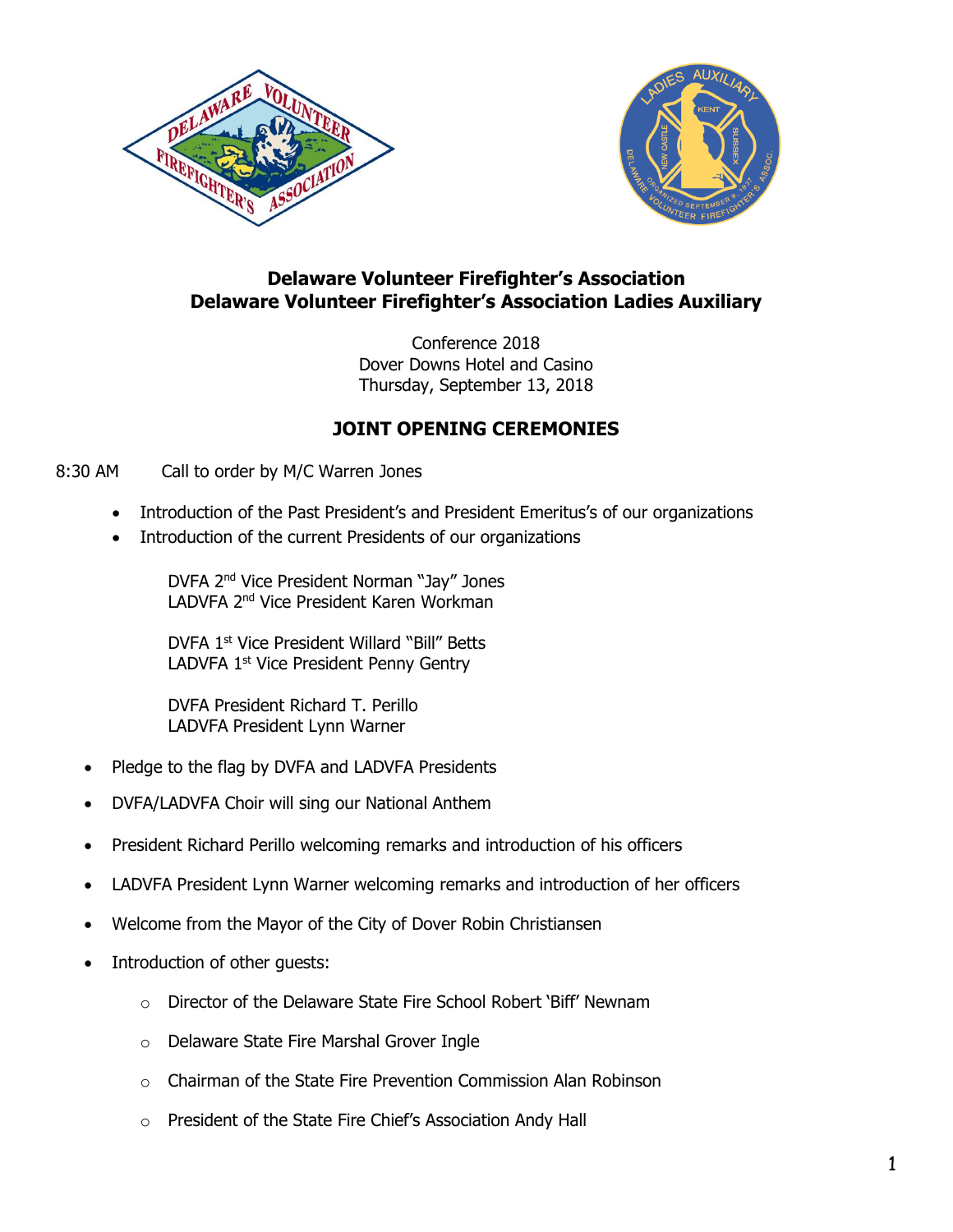• Introduction of the Conference Committee:

| $\circ$ DVFA Chairman        | Charles Frampton                      |
|------------------------------|---------------------------------------|
| ○ LADVFA Co-Chair            | Patti Kiley                           |
| o DVFA Co-Chair's            | Joe Zeroles & Dave Ruff               |
| o LADVFA Co-Chair's          | Lorraine Madden & Stacy Northam-Smith |
| $\circ$ Conference Treasurer | George Pyott, Jr.                     |

Introduction of Jeff Buckworth, of PNC Bank, so he could make their Partners in Progress contribution of \$5,000.00

Over the next few days you will undoubtedly come in contact with many friends and associates in the fire service and most notably our sponsors. Please take a moment to personally thank them for their support.

I also hope you plan to spend some time with our exhibitors. Like our sponsors these folks contribute to the success of our conference.

Introduction of Ann Marie Krystopolski who will announce the 50 year LADVFA members: (16)

| New Castle County;<br>Christiana<br>Christiana<br>Elsmere<br>Talleyville | Carol Bush<br>Jan Marshall<br>June Wagner<br>Sherry Vandenbraak | Christiana<br><b>Elsmere</b><br>Minguadale | Judy Lane<br>Ginger Harold<br>Janet Houck          |
|--------------------------------------------------------------------------|-----------------------------------------------------------------|--------------------------------------------|----------------------------------------------------|
| Kent County;<br><b>Bowers</b><br>Cheswold<br>Felton                      | Beverly Shahan<br>Mary Pyott<br>Norma Sherwood                  | <b>Bowers</b><br>Clayton<br>Frederica      | June Sullivan<br>Georgia Davis<br>Virginia Schmick |
| Sussex County;<br>Georgetown<br>Laurel                                   | Eleanor Ray Warrington<br>Sandra Russell                        | Laurel                                     | Dixie Northam                                      |

Introduction of Jackie Guzzo for the Ladies Auxiliary Hall of Recognition presentations:

| New Castle County                | Debra Masten from Minquadale Auxiliary    |
|----------------------------------|-------------------------------------------|
| Kent County                      | Virginia Schmick from Frederica Auxiliary |
| <b>Sussex County</b>             | Patsy Burton from Milton Auxiliary        |
| 2017 Past President Posthumously | Lois Pearson from Greenwood Auxiliary     |

Introduction of President Emeritus Bruce Ennis, who will announce the 50 year members: (43)

New Castle County; Christiana Dave A. DiMartine Christiana Howard M. McMillan Christiana David J. Jochen Cranston Heights Tillo A. Suppe Christiana Michael P. Amoroso Claymont John Luckanish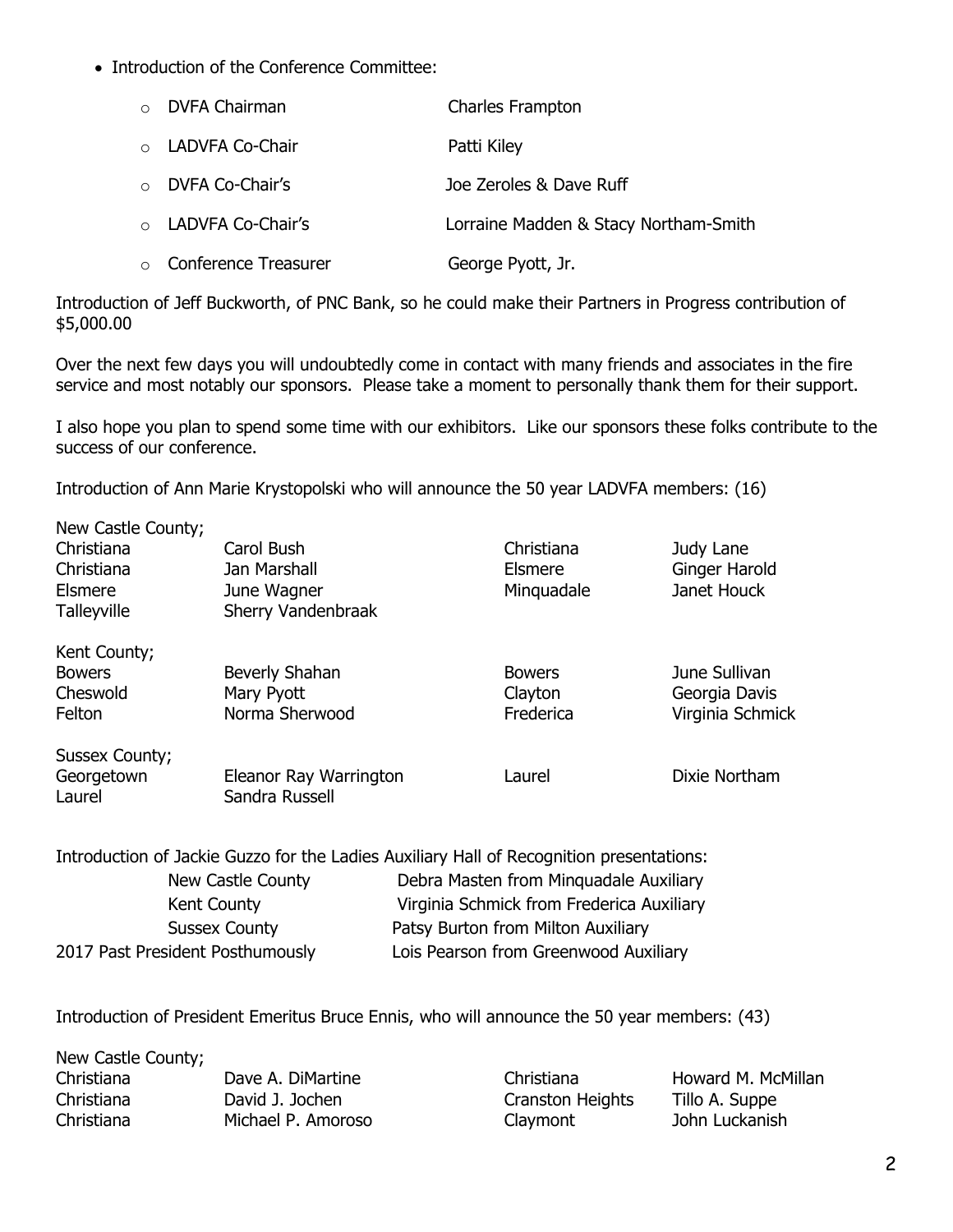| Claymont<br><b>Holloway Terrace</b><br>Minguadale<br>Minquadale<br><b>Minguas</b><br>Minquas | <b>William Lacombe</b><br>Harry C. Logan, Jr.<br>Clyde Painter<br>Michael Calvetti<br>George Eckrick<br>James Ryan, Sr. | <b>Holloway Terrace</b><br>Mill Creek<br>Minquadale<br>Minguas<br><b>Minguas</b> | Edwin S. Barlow<br>Walter "Sandy" Foraker<br><b>Alex Davis</b><br>Edward Cline, Jr.<br>Ronald Kelly |
|----------------------------------------------------------------------------------------------|-------------------------------------------------------------------------------------------------------------------------|----------------------------------------------------------------------------------|-----------------------------------------------------------------------------------------------------|
| Kent County;                                                                                 |                                                                                                                         |                                                                                  |                                                                                                     |
| <b>Bowers</b>                                                                                | Robert L. Jackson                                                                                                       | <b>Bowers</b>                                                                    | Daniel Shahan                                                                                       |
| Cheswold                                                                                     | Kenneth E. Clendaniel                                                                                                   | <b>Citizens Hose</b>                                                             | William J. Carson, Jr.                                                                              |
| <b>Citizens Hose</b>                                                                         | <b>Nelson Mesick</b>                                                                                                    | <b>Citizens Hose</b>                                                             | Waren Vanarsdall                                                                                    |
| Citizens Hose                                                                                | Alan E. McClements, Jr.                                                                                                 | Citizens Hose                                                                    | Keith Williams                                                                                      |
| <b>Citizens Hose</b>                                                                         | W. Thomas Bowers                                                                                                        | <b>Citizens Hose</b>                                                             | F. Clayton Hickman                                                                                  |
| Felton                                                                                       | Larry R. Sipple                                                                                                         | Frederica                                                                        | <b>Telford Rager</b>                                                                                |
| Frederica                                                                                    | Dennis Beebe                                                                                                            | Harrington                                                                       | James M. Callaway                                                                                   |
| Hartly                                                                                       | Henry Fortney                                                                                                           | Magnolia                                                                         | Thomas Lindale, Jr.                                                                                 |
| Sussex County;                                                                               |                                                                                                                         |                                                                                  |                                                                                                     |
| <b>Indian River</b>                                                                          | John Swithenbank, Jr.                                                                                                   | <b>Indian River</b>                                                              | <b>Terry Timmons</b>                                                                                |
| Laurel                                                                                       | Richard L. Russell                                                                                                      | Milton                                                                           | John F. Bushey                                                                                      |
| Milton                                                                                       | Dennis J. Hughes                                                                                                        | Rehoboth Beach                                                                   | John A. Futcher                                                                                     |
| Roxana                                                                                       | Henry C. Johnson, III                                                                                                   | Roxana                                                                           | Robert Wilgus                                                                                       |
| Seaford                                                                                      | Benjamin Patterson                                                                                                      | Selbyville                                                                       | Wilmer H. Long, Jr.                                                                                 |
|                                                                                              |                                                                                                                         |                                                                                  |                                                                                                     |

M/C Warren Jones announced this year's inductees to the Hall of Fame:

- $\circ$  Heroic Firefighter of the Year John McPartland, Christiana Fire Co.
- $\circ$  Fire Policeman of the Year Jasper Lakey, Delaware City Fire Co.
- $\circ$  Firefighter of the Year John P. Fox, Mill Creek Fire Co.
- o Past President DVFA Assoc. Theodore H. Walius, Ellendale Fire Co.

2<sup>nd</sup> Vice President Jay Jones presented a new award this year "Youth Leadership Award" Must be under the age of 35 and be active in the leadership of your Company/Department

The 2018 award goes to Alex Carrow of the Clayton Fire Co.

Carleton Carey, Sr. announced this year's Non-Heroic Fireman of the Year: The 2018 award goes to Ken McMahon of the Christiana Fire Co.

Ken McMahon joined Christiana Fire Company (CFC) on February 1, 1973. He has provided an outstanding and contiguous service to CFC, the community and the great state of Delaware. He has shared a lifetime of knowledge, mentoring those who will lead the fire service in the future.

Ken has dedicated 45 years of his life to the volunteer fire service. He is an Active Life Member of CFC and has held the positions of Fire Chief, Deputy Chief, Assistant Chief, Engineer, served on the Board of Directors as well as many committees. To date, Ken still holds his position as Fire Chief Emeritus.

Ken played an integral role in the planning for growth of the Christiana District. He was part of the team that ensured public safety for the community by building an additional fire station in 1994. In addition, he ensured that our history would be preserved and enjoyed for generations to come, by working with a committee to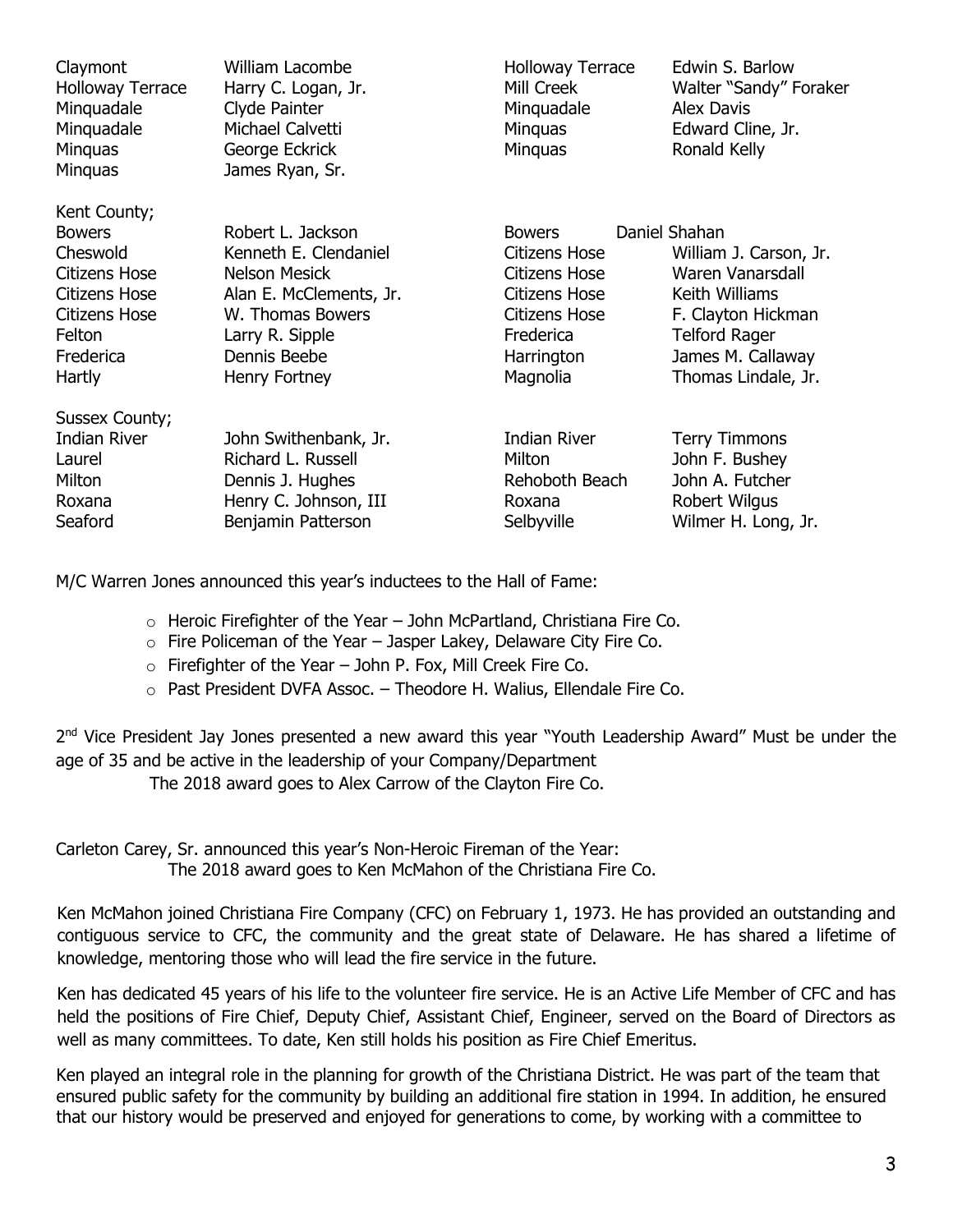create a museum from the original station. Ken also served as chairman of CFC's 75<sup>th</sup> Anniversary and Museum dedication.

This is an impressive record of accomplishments, however, it only begins to scratch the surface of what Ken has done. He has been a delegate or alternate to the New Castle Volunteer Firemen's Association and State Association, a delegate to the National Volunteer Firefighter Council, served on many committees and held the position as President of the New Castle County Fire Chiefs Association. He also received Heroic Firefighter of the Year in New Castle County.

Ken has served on and chaired various committees of the Delaware Volunteer Fireman's Association. He was actively involved with NFPA 1720 Standards Committee of the International Association of Fire Chief's, representing the Delaware Volunteer Fireman's Association, FEMA Emergency Response Technology Group Committee, representing the International Association of Fire Chiefs and to serve on the Haz-Mat/Homeland Security Committee, to advise on a book written, "First Responders Guide for Pipeline Emergencies". He was awarded Heroic Firefighter of the year in the State of Delaware and Hall of Fame. In 1998, the State Governor appointed Ken to the Delaware State Fire Commission. In 2001 he was elected as Chairman of the Commission, which he held for 12 years. He is a national certified Haz-Mat technician and is an Active Life Member of the International Association of Fire Chiefs.

Ken was awarded Tidewater Refinery Highest Meritorious Safety Honor for his heroic actions during a flare gas release at his place of employment, leaving 27 people were injured, 4 seriously. He was also selected twice to receive the company wide 'Super Star Award".

Although the fire service has been of high importance to Ken, his first priorities have always been his family. He is a strong leader, a valued friend and it is with great pleasure that we nominate him as the 2018 DVFA Firefighter of the Year.

Warren thanked the opening ceremonies committee and helpers.

Movie presentation **"Year in Review"** 

Called on LADVFA Chaplain Patsy Boys for the benediction. (9:55 AM)

### **2018 DVFA CONFERENCE Executive Meeting**

Thursday, September 13, 2018 11:30 AM in Ball Room C of the Rollins Center

Call the business session to order by President Richard Perillo

Invocation offered by DVFA Chaplain Bob Hudson

Pledge to the flag led by the President of the Port Penn Fire Co. Amy Trowbridge

Conference appointments by President Perillo:

- Credentials: Mark Gott, Sta. 20; Michael Brittingham, Sta. 41; Terry Jester, Sta. 89
- Sergeant at Arms: Kevin Reinike, Sta. 27; Steve White, Sta. 49; Harold Brode, Sta. 50; Dominic Messina, Sta. 80; Ed Schaffer, Sta. 82; Michael Shaw, Sta. 28 & 32
- Committee to visit the ladies: Ed Barlow, Sta. 20; Ray Stevens, Sta. 88; Alan Robinson, Sta. 46
- Parliamentarians: Jasper Lakey, Sta. 15; Jim Woznicki, Sta. 53; Guy Hudson, 90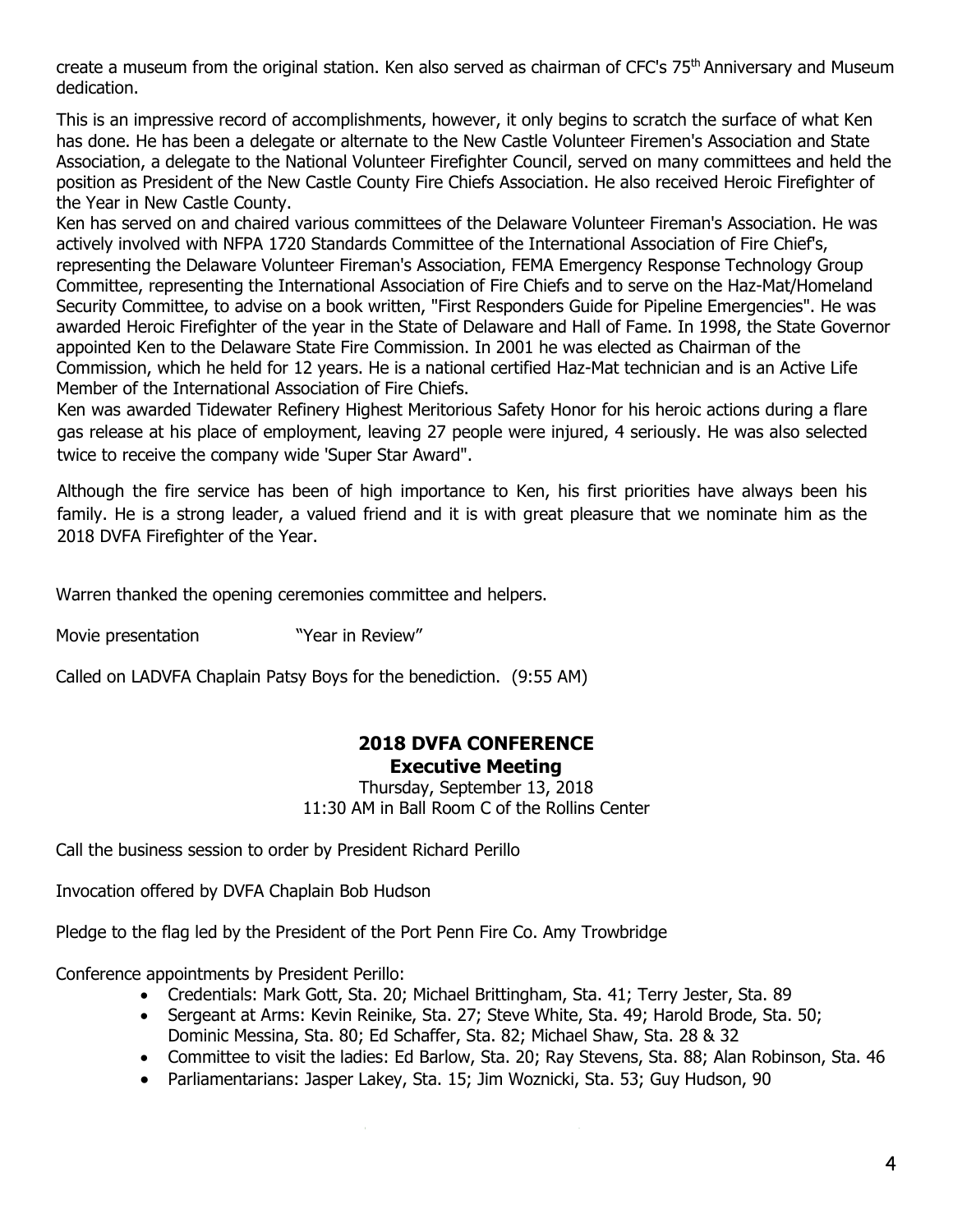# **CONFERENCE GROUND RULES AND CONDUCT**

No hats, all cell phones and pagers are to be turned off or placed in the silent mode. In order to speak, rise to be recognized by the Chair, proceed to the nearest microphone, state your name and the fire company that you are representing.

President Warner gave the ladies financial report for the year; There are a total of 2419 Auxiliary members from all 3 Counties The Auxiliaries donated \$821,015.51 ( this is \$8,745.72 less than 2017)

## **Special Presentation:**

James Farley, John Weatherlow and Rob Harvey from Inferno Sports & Athletics, LLC came forward to present a check for \$2,500.00 to the DVFA Foundation Scholarship program. These funds were raised from a Dedication & Valor softball tournament held earlier this year. Foundation Treasurer Ron O'Neal accepted the check.

# **READING OF COMMUNICATIONS**

Secretary Elmer Steele summarized the communications:

- Copy of letter from the Mutual Relief Association to American Legion Ambulance Service
- Copy of letter from the Mutual Relief Association to Mid-Sussex Rescue Squad
- Letter from Mutual Relief Association for the reappointment of Ed Kalinowski
- Letter from Frederica Fire Co. recommending Bill Betts for President of the DVFA
- Letter from Hockessin Fire Co. recommending Dan Carrier for  $2<sup>nd</sup>$  Vice President of the DVFA
- Letter from Ellendale Fire Co. recommending Jay Jones for 1<sup>st</sup> Vice President of the DVFA
- Letter from Delmarva Power thanking the volunteer firefighter's and EMT's for their dedication and commitment with their sponsorship check for \$10,000.00 to the DVFA Partners in Progress program
- Letter from NCCVFA supporting Terry Whitham for Treasurer of the DVFA
- Letter from Robbins Hose Fire Co. recommending Terry Whitham for Treasurer of the DVFA
- Letter from Jessica Bridge thanking the scholarship committee for scholarship award
- Letters for changing delegates/alternates from Leipsic, Little Creek, Hartly, Indian River and Dover

# **REPORT OF THE OFFICERS**

## **President Richard Perillo:** (copied and pasted from written report)

4 th Quarter travel report: attended 23 events, in service 136 hours, traveled 2,058 miles

Good morning everyone. Welcome to your 24<sup>th</sup> annual conference.

Your conference committee chairs and committees have put in many hours for you to enjoy the fruits of their labors, please thank them for the time and effort they all have out in to your conference. Please purchase your conference souvenirs your Ladies Auxiliaries are selling in the lobby. If we are fortunate enough to sell out and there is something you may want we can order this after you have paid for this.

I would like to apologize for the fire company Presidents hand books not being completed. I do know that President Betts and his Officer's will have this completed very soon and I thank them for this.

This year with the help of many of you we were able to keep our normal funding from our State Legislators. Since the State did have a surplus, I like you had hoped that we too may have received additional funding. We did receive and extra one million dollars for your revolving loan fund, which as of September 5<sup>th</sup> has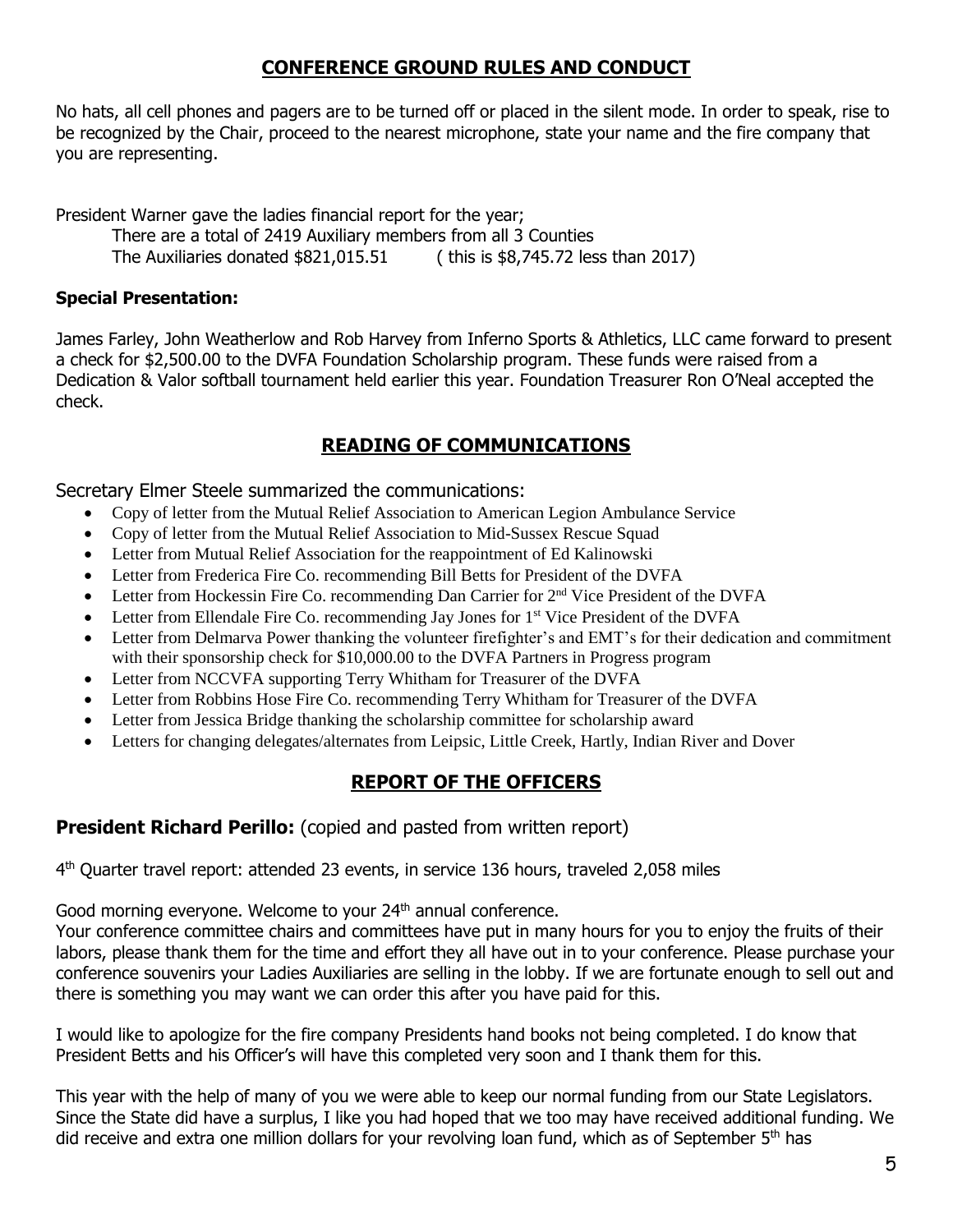\$838,117.00 for you to borrow at 2 percent interest. Information for this program is on the DVFA website. Please utilize this program. We received \$75,000.00 for the fire prevention matching funds program and funding for the rescue tools.

In the future, all legislation proposed by your Association will be brought to your attention and review prior to going to our Legislators. We want your feedback on these so we get it right the first time.

It is my hope that you feel your Association has been open and inclusive. We have given everyone that has wanted information through the email listing generated through out the year. At this time, we have over 383 members on the DVFA email list. If you wish to receive information from your Association, please give us your contact information so we can include you.

Many of you may have read the articles I had penned for the Fire Service News. My articles were not composed to inflame or anger anyone, the purpose was to open up a dialogue, let us speak about where our fire service is heading before someone else tells us. As I have said before, how can we continue to provide the best service money can buy when we don't know where the funding is coming from nor do we know how much we could be receiving year to year. Many of us are combination fire departments, some may still be completely volunteer, if so may God bless you. Either way, we must find another source of revenue to sustain the services our residents deserve and expect. Where will this funding come from? Do we think our State and County Legislators are going to continue to doll out funds without any restrictions? Once again, we the fire service leadership must have an open and honest discussion about who we are, what we are and where we are going. Some of this can happen right here when we have our round table discussion with you, the leadership of the Delaware State Fire Service.

I would to congratulate President Warner on a successful year. It was a pleasure working with you and your Ladies. Madam President, Ladies, thank you for the work you continue to do for your fire companies and for this Association.

My co-pilot, Past President Charles Frampton, Jr., showed me all of the back roads in Kent and Sussex Counties. Charlie, thank you for traveling up and down the State with me.

Secretary Steele, Mr. Steele, thank you for the work you continue to do as our Secretary and for the work you continue to do with the conference.

Treasurer Pyott, Mr. Pyott, thank you for stepping up to the challenge, taking charge and doing everything in your power to correct our reports.

Assistant Treasurer Whitham, Terry, thank you for assisting Mr. Pyott and for completing our budget versus actual. You will do a great job for this Association.

Pastor Bob, thank you for the prayers you have given for membership of your Association and we thank you for the years you have dedicated to this Association.

Executive Manager Warren Jones, Warren, I cannot thank you enough for helping me throughout this year. Your knowledge and understanding of our Association are paramount for any Officer going through the chairs. You have been a sounding board for me and I thank you for everything you have helped me with and done for me.

To all of our DVFA Director's, Gentlemen, thank you for working with Bill, Jay and me throughout the year. Your support, knowledge and wisdom have been a great influence and help to me.

President's Betts and Jones, what can I say guys. I cannot say enough about you two. I cannot thank you all enough for your guidance and hard work throughout the year. I believe together we have had a successful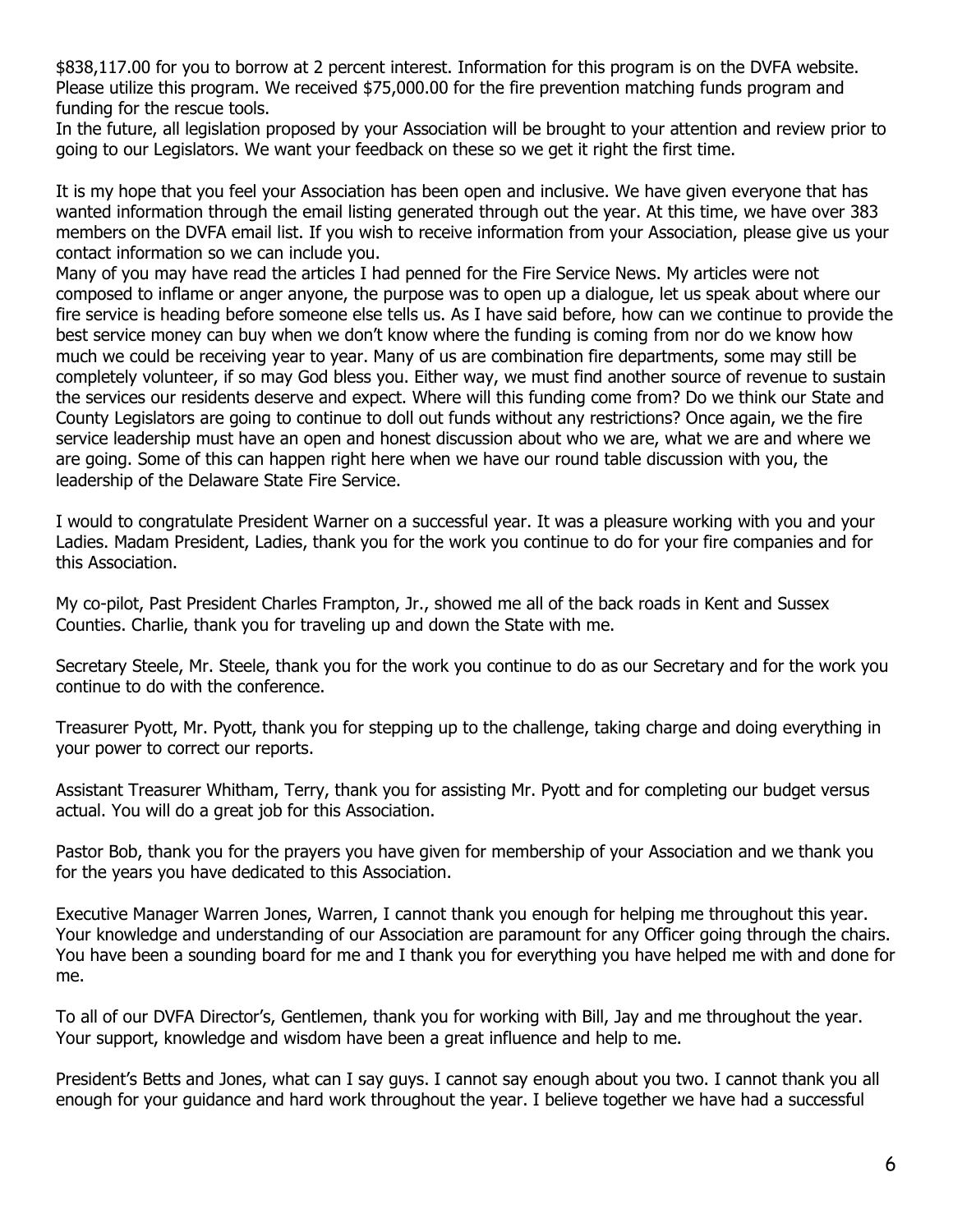year moving our Association forward. I thank each and everyone of you for the value you believe in this Association.

Some people think that you have to be retired to go through the chairs, your Officer's are there to assist and we have an Executive Manager. So, with this said, that myth is exposed and busted. For our Association to grow and strive to be the best that it can be, we must get our younger membership involved. How do we do this, we include them, not exclude them, for they are the future of our fire service. This starts at your station with you their leadership. Be the best you can be. Speak and treat your members the way you want to spoken and treated, with respect. Lead, follow or get out of the way.

I would thank the Brandywine Hundred Fire Company No. 1 Officer's, members and Ladies Auxiliary for the support they have given me going through the chairs of this great Association. They have supported me with everything I may have or could have needed. With that said, I would like to give back our Association the stipend check that was issued to me earlier this year. I didn't do this to be paid, I volunteered to do this job. I do not do this to make any future Officer's feel slighted in any way, it is just how I am. As you all knew in the beginning, I am different than most and you know what, I'm happy with who I am.

If you will indulge me for another thank you, I would like to thank my wife for allowing me to do what I do. She has allowed me to miss many days, afternoon and evenings at home and never complained. Well she has complained some, my honey do list has grown some. Lastly for thanking family members, I would like to thank our son, Chief Richard J. Perillo, he has given me many ideas our younger generation thinks of and should be heard. Chief, thank you for being my son, love you.

I would like to thank all of you here this morning allowing me to represent you and giving me the opportunity to serve you and be your President this year. It has been and honor and a pleasurer.

## 1<sup>st</sup> Vice President Bill Betts: (copied and pasted from written report)

4 th Quarter travel report: attended 28 events, in service 162 hours, traveled 2,541 miles I attended the Conventions of Maryland, Cumberland Valley, and West Virginia, and everyone has the same problems with funding, recruitment & retention, and trying to get the millennials to become involved with the fire service. I would like to thank Steve Austin for his help in coordinating these events and introducing us to our counterparts in these other associations.

I would like to express my gratitude to the DVFA finance committee chaired by Danny Burris, and it's work on the 2019 budget, and the Conference budget. With the new format developed by the Committee, it should give the membership a clearer understanding of the developed budget and increase the transparency that the table officers have been trying to improve over the past two years. Finally, on the financial front, I am proud to announce that Ray Stevens has agreed to become the Assistant Treasurer, and I am proud to appoint him to the position. Ray has done an incredible job with the compilation of the 2019 budget and will surely be an asset to the DVFA.

My appointment for Chaplain will be Blake Bowers, with assistance from Pastor Bob Hudson, and Charlie Arnold. Blake has been excused to attend the birth of his grand-child this week, but Pastor Bob has stepped in to handle things in his absence.

In the last two years, I feel that we have made some excellent progress under the leadership of Ted and Richard, but we are not resting on our laurels, and look forward to pushing forward with fellow table officers Jay and Dan.

Finally, I would like to thank everyone who supported me and the other officers this year and look forward to serving you to the best of my ability in the coming year.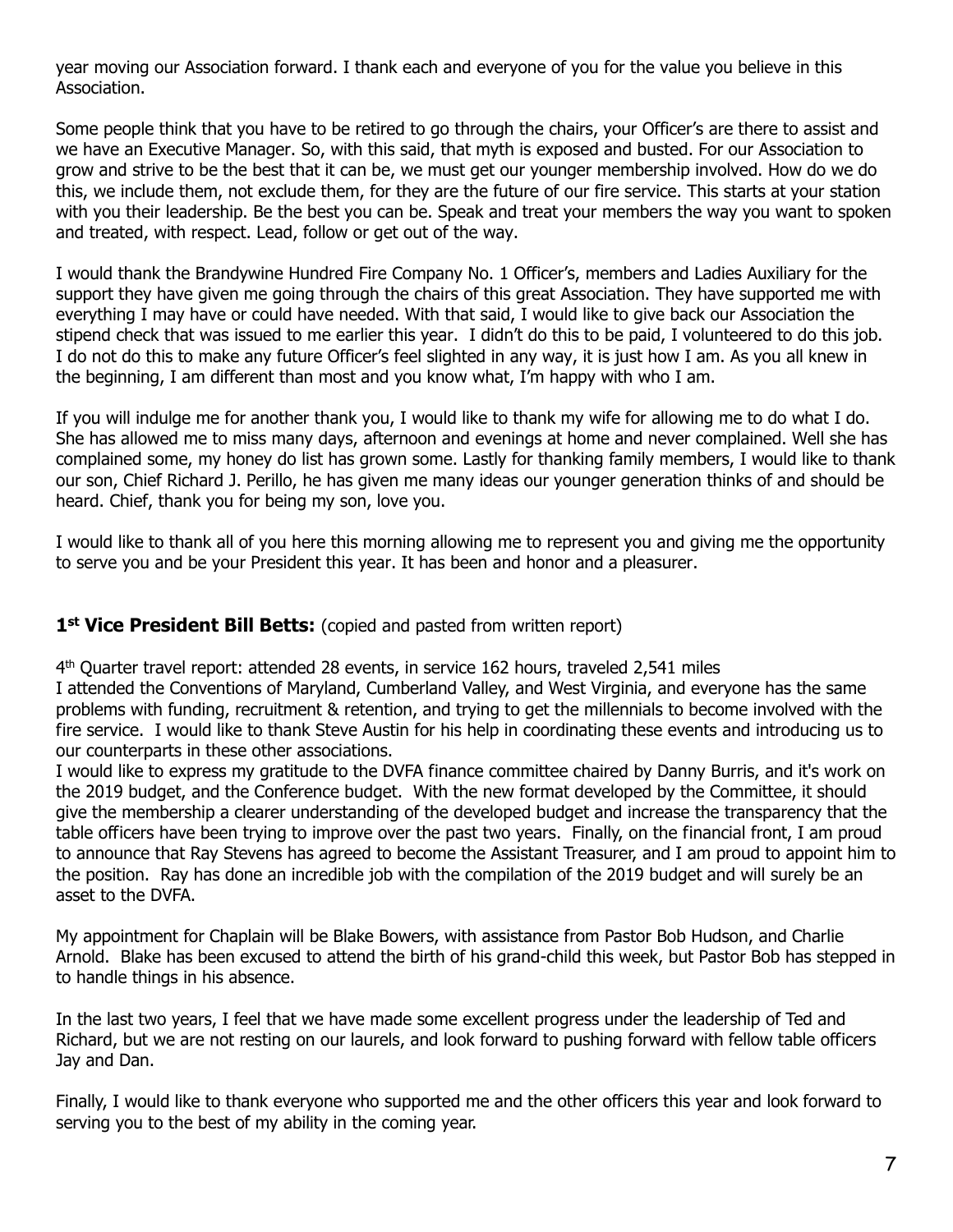## 2<sup>nd</sup> Vice President Jay Jones: (copied and pasted from written report)

4 th Quarter travel report: attended 37 events, in service 106 hours, traveled 1,845 miles

This past year has been rather rewarding and exciting working along Richard and the other officers. The last 12 months have been more fun than I ever could have imagined. I've attended 143 events on your behalf. Spending 492.5 hours and traveling 6,923 miles. We accomplished a lot but still have so much more to do.

This past quarter, as the association, we have spent a lot of time finishing up and securing funding for the fire service and our partner agencies through our legislature for this fiscal year. We've been to multiple states representing Delaware. Standing as leaders in the volunteer fire service amongst our neighbors sharing our successes and shortcomings. Also taking notes from where we can do better with their successes.

At the close of this fiscal year, I've been working on the project of producing a video that will be used to educate our new legislators (15 or more newly elected this upcoming election) and the public that we are a volunteer fire service, how we receive our funding, and what it is used for. Also, focusing on recruitment while we have the public's attention.

This year we have already eagerly started working on our issues. Trying to be more proactive rather than always reactive to our current environment. There were some good things that were brought to light this past session. They were not quite fitting for us but can be a nice step in the right direction moving forward. Such as rescue billing and other alternate funding mechanisms. This has taking up quite a bit time and energy, but it cannot be rushed. It must be done right. It will continue to take a lot of time to move the process forward. We are also looking ahead at the radio project for 2023.

One thing I noticed not only on the association level, but all the way down to committees and department levels. We do not do a very good job at preparing the next generation for future leadership and responsibilities. We have leaders that do not know how to pass the torch and by doing this we are setting our future leaders up for failure. I want to help continue the progress of our current administration, as moving forward in updating in preparing the leadership handbooks. They are great tools that need to be updated and also utilized.

How long have we heard our president say this is "YOUR" association? We continue to hear from people up-and-down the state "I don't know where to find this" or "nobody had told me". This mentality has to be fixed. We want to encourage and assist our aspiring and future leaders. I have requested and put forth and award that would recognize a young leader that has stepped up under the age of 35. A person that shows leadership qualities and a vision for the future of our volunteer fire service. That this would encourage him or her to press further and also inspire others to step up as well. This award will be given out each year at our conference.

Once again I want to thank Sussex County and the State of Delaware's Fire Services for their confidence they have put it me and the support I have been given throughout this year. It has been an honor. I would like to thank the Ellendale Fire Company for allowing me to take the time to carry out this great adventure. Lastly to my family and friends who have unselfishly sacrificed many times of me being away from them.

I look forward to the upcoming year serving you under President Betts. Thank you and God Bless the Delaware State Fire Service.

### **Secretary Elmer Steele:**

4 th Quarter travel report: 29 events, in service 158.5 hours, traveled 2,725 miles

It has been my pleasure to serve as your Secretary this past year. I have tried to make myself available to the Officers and to the Executive Manager Warren Jones. I have tried to answer their questions and to respond to their needs as much as possible.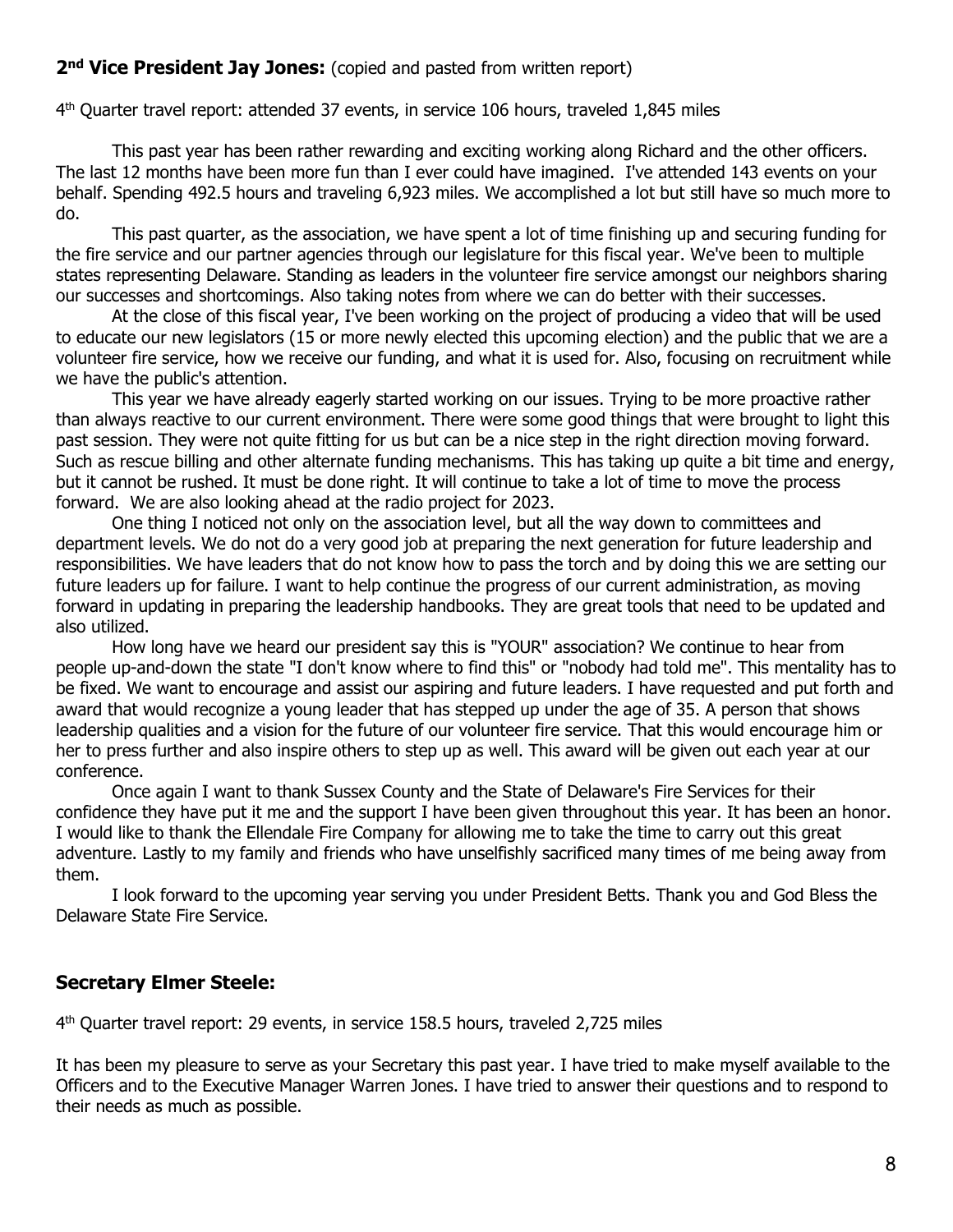I will make that offer to the new Officers again this year. If I can assist you in any way, please feel free to ask. I'll do my best to help make the Association the best that it can be.

Congratulations to President Perillo on a great year. Leadership is the key element to any organization and I feel that we, the DVFA, are on a good path for our future.

Thank you for your continued support and I look forward to the coming year.

## **Treasurer George Pyott, Jr.:** (copied and pasted from written report)

Good afternoon. I am pleased to announce the books of the association have been audited by Douglas Kook of Bumpers & Company and found to be in good order.

The Pension Fund Rebate of \$32.50 is being distributed at Registration. I would ask that these checks be cashed in a timely manner so that we can finalize that rebate.

I have attached a Balance Sheet as of August 31, 2018 and a Statement of Income and Expense, June through August 2018.

If anyone has any questions, please feel free to speak with me after the meeting.

## **Executive Manager Warren Jones:** (copied and pasted from written report)

At the DVFA Officer's meeting prior to this meeting, the officers decided to cancel the Firefighter's Memorial Dedication.

I wish to thank everyone for their cooperation with the office. Even though I am not in the Dover office on a regular basis because of meetings and other obligations the office phone is transferred to my cell phone. Therefore, you can always get in contact with me.

At the Round table yesterday, we discussed legislative issues for 2018 and for 2019, the 800 radio issue and setting up a committee to look into possible legislation for each company to hold a referendum.

There will be 16 new legislator this year. We are asking each company where new legislators are elected to contact your new legislator, ask them for a meeting and let us know so we can be at that meeting also.

Conference evaluation forms were in your packets and are in the lobby please fill them out and drop them in the box in the lobby.

I have some 50 year certificates; 3 companies need to see me after this meeting.

Personal review of working with the President this year.

**Introduction of Out-of-State Guest:** Steve Austin introduced the Out of State guests that were in attendance this morning;

- Virginia State Firefighter's Association (VSFA) Executive Director Larry Gwaltney brought greetings from the Commonwealth of Virginia.
- Cumberland Valley Volunteer Firemen's Association (CVVFA) Past President Hoby Howell brought greetings from their Association.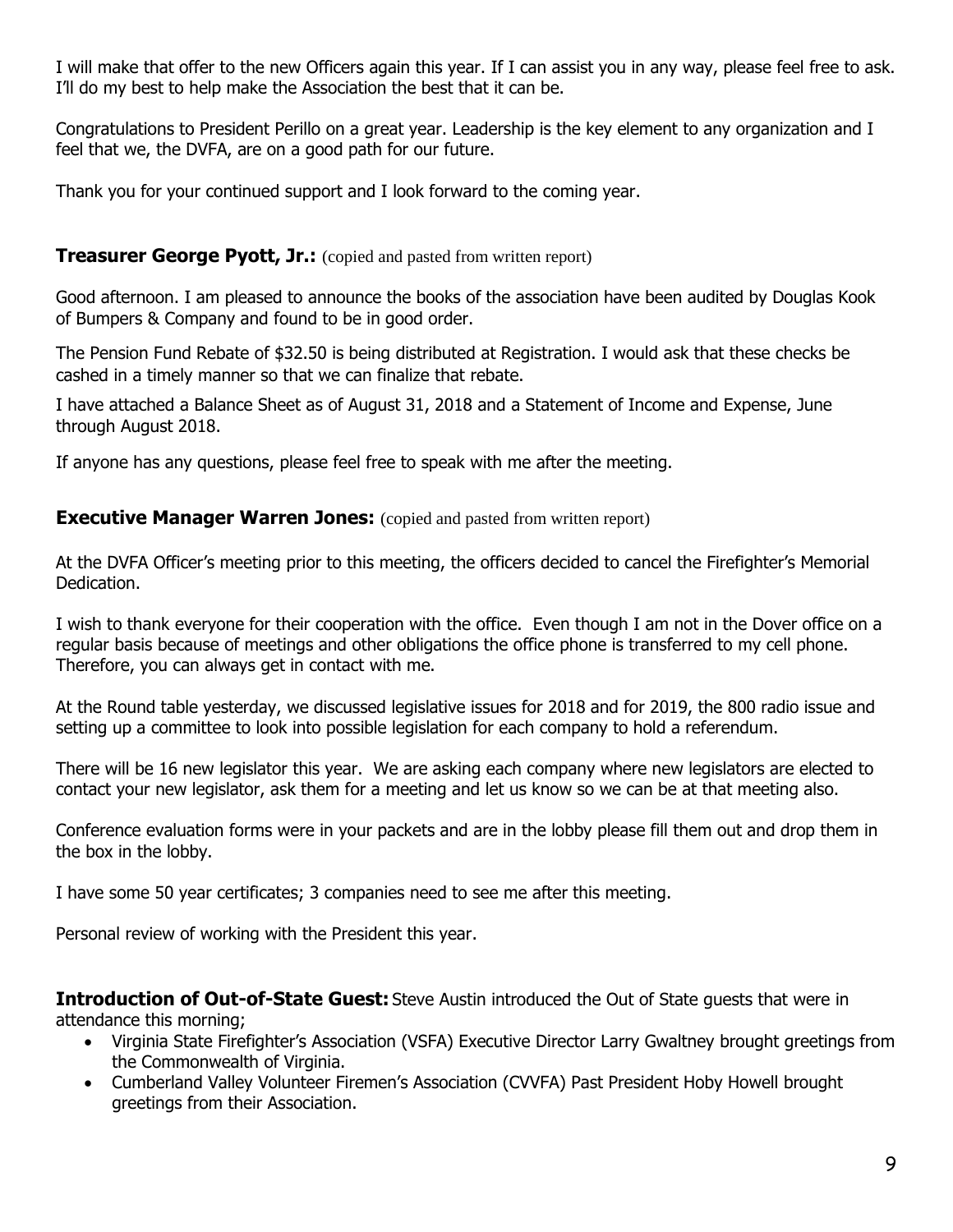- Maryland State Firemen's Association (MSFA) Past President Bob Cumberland brought greetings from the State of Maryland. Bob introduced Maryland's new Executive Director Kate Tomanelli
- NFFF Executive Director Ron Siarnicki brought greetings from the Foundation and discussed the 103 that will be honored at the Memorial service in Emmittsburg this year.

**DVFA Foundation:** Steve Austin gave a brief report as to the activities of the foundation.

**Delaware State Fire Prevention Commission:** Chairman Alan Robinson introduced the commissioners that were in attendance. He thanked Ted Walius on a great year as commissioner. Next meeting will be Tuesday, Sept. 18.

**Visitation from the Ladies:** Past President's of the LADVFA Karen Majewski, Mary Frances Eisenbrey and Elinor Raye Warrington brought greetings from the Ladies Association.

**Delaware State Fire Prevention Commission:** Chairman Robinson brought greetings from the Commission. He introduced the Commissioners that were in the room today. He thanked Ted Walius for a great year as he served on the Commission representing the Fire Service and welcomed Richard T. Perillo as the new Commissioner.

**Delaware State Fire Marshal:** Fire Marshal Grover Ingle (copied and pasted from written report)

- Fire Deaths Currently, there are eight (8) fire deaths, three (3) with a working smoke alarm, and five (5) without a working smoke alarm.
- Deputy Fire Marshal's Pfaffenhauser, Sipple & Looney will be attending New Mexico Tech for training on Bombs the week of September 24, 2018.
- Deputy Fire Marshal's Sipple, Yedinak & Looney all have successfully completed the National Fire Academy Essentials of Fire Investigations within the past year. Since last year's Conference Deputies Yedinak and Sipple have been promoted to Deputy Fire Marshal II.
- Annual Report has been completed and distributed to the Commission, President's, Fire Chief's, Governor, the legislature and other associations, as well as being on our website. Congratulations to the Staff for their hard work throughout the year.
- DFIRS reports we continue to work with each Company on their submittals and cleaning up the data. The annual report reflects the information provided by the Fire Department's/Companies for the calendar year 2017.
- Currently working on proposed updates to the Delaware State Fire Prevention Regulations.
- I would like to thank Chairman Robinson and the members of the State Fire Prevention Commission for their continued support of the Office of the State Fire Marshal.
- Congratulations to Commissioners Sharp and Walius for their service as Commissioners.
- Congratulations to President Richard T. Perillo on a successful year and we look forward to continue to work with you in your role as a Commissioner. Look forward to working with Incoming President Bett's and his Officer's during the upcoming year.
- Congratulations to President Hall from the State Fire Chief's Association for a successful year and look forward to working with President Brode and his Officer's in the upcoming year.

**Delaware State Fire School:** Director Robert Newnam (copied and pasted from written report)

Thanks to:

- **President of the DVFA and the table officers.**
- The Fire School Advisory Committee for their support and input.
- The Executive Manager for his support.
- The State Fire Prevention Commission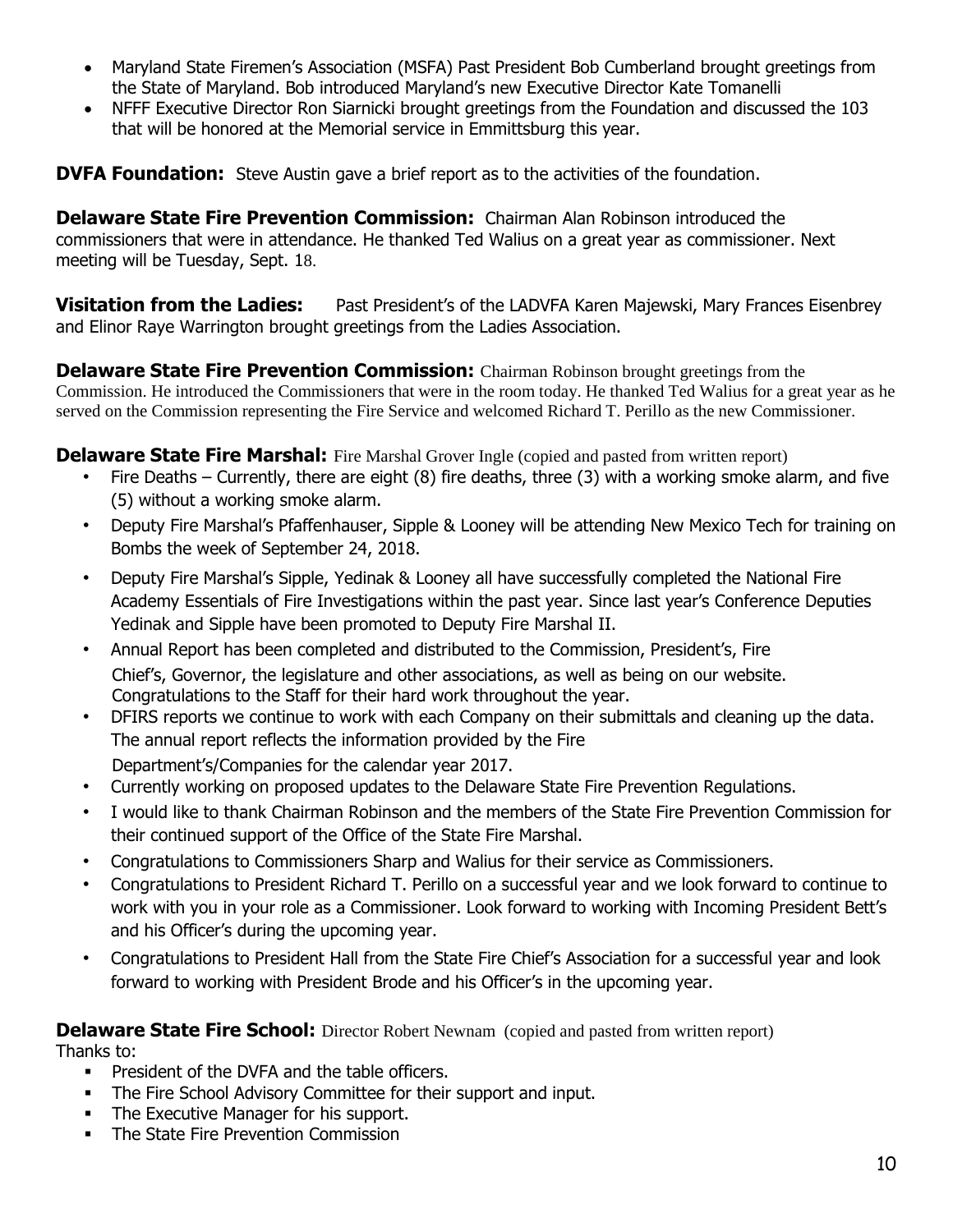- The Officers of the Emergency Service Providers who have supported and provided positive recommendations to staff and myself.
- **•** The Staff of the Delaware State Fire School for their dedication and hard work, these employees are dedicated to providing the best possible training possible.

As in this past year, for the next year the Delaware State Fire School will continue improvements to current programs, enhance our delivery of programs, develop new programs, and provide support and assistance to the Emergency Services. Some of these include;

## ▪ **Projects, Programs and class offerings**

- o Reaccredited by Pro-Board for certifications for an additional 5 years.
- $\circ$  Will conduct the 5<sup>th</sup> New Castle Recruit Training program starting in January 2019.
- $\circ$  Continue training opportunities for the Ladies Aux. Members, and in Public Fire Education
- $\circ$  Placed in service Ambulance simulator, Forcible Entry Trailer, Haz. Mat. Training models
	- Use of the Forcible Entry Trailer will have a fee for the materials used and additional Instructors.
- $\circ$  Received an AFG grant Instructor and Ins. Aide PPE and Face Masks, Interactive Manikins (3), Fire Extinguisher Simulators (3), Rescue tools (cutters, spreader, battery operated and various items) Computers for lab, Haz. Mat training meter
- $\circ$  Apply for AFG Grant Gear washers at Divisions, Pump Simulator (3), PPE, Crash Kelly injury sets
- $\circ$  Basic F.F. Skills added on line Haz. Mat. Awareness allowing for expand skills training on drillgrounds
- $\circ$  Updates to various Injury Prevention Programs mobile displays, school tours, Poison prevention
- $\circ$  Active Shooter Operations, 3-4 hour program Divisions and In-service fall notices forthcoming

# **EMS Programs**

- o EMTs in Delaware, currently 1585 certified.
- o Updated and Revised the EMT program to remove on-line segments continuing with on-line workbook.
- $\circ$  Revised and updated the EMT refresher program to the National standard and updated State information.
- $\circ$  EMRs currently 1222
- **Facilities** 
	- $\circ$  HVAC Replacement Project Dover Division, 1.8 Scheduled to be completed Jan. 19 impact to rooms
	- $\circ$  Office Remodel at Dover Division Staff Offices, installed Duty Office and Computer Lab for programs
	- $\circ$  Rest Rooms complete redo March 2019 6 months

## ▪ **General and Capital Budget (Bond Bill) FY20**

- $\circ$  Requesting 50K for the EMT program expenses to maintain the no cost to Fire Companies
- o Requesting 25K to restore equipment funding to 25K
- $\circ$  Rescue equipment 150,000.00, 19 Fire Companies and DSFS this is a pass though.

## **Communications – Surveys** – need your help, responses

The DSFS will continue to provide professional instruction and training at a minimum cost to emergency service personnel and their employers. Daily the staff takes the necessary steps to meet that requirement. At a time when governments are cutting services the DSFS is increasing program availability, adding new props and programs. I ask that when you are reviewing your budgets that training remains a high priority within your department and that you continue to support the DSFS.

**National Volunteer Fire Council:** DVFA Delegate Terry Jester reported on the things that are taking place at the NVFC. There is lots and lots of training information on the NVFC web site and it is FREE. Their fall meeting will be September 19-21 in Bismarck, North Dakota.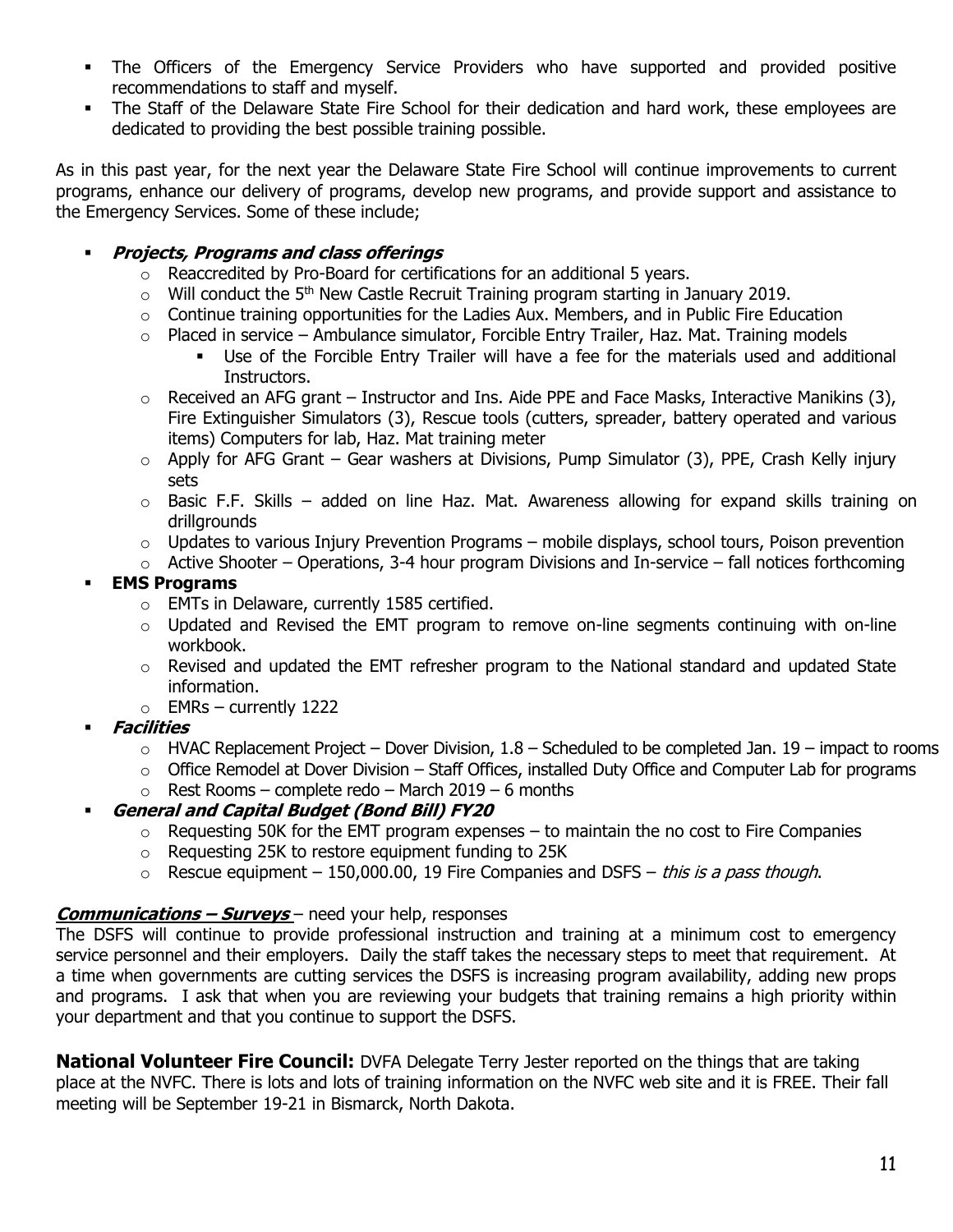**Delaware State Fire Chief's Association:** President Andy Hall brought greetings from the Chief's Association. Thanked President Perillo for a great year.

**Delaware State Fire Police Association:** President Cheryl Kelly brought greetings.

**Delaware State Emergency Medical Services Association:** President Amy Yonko brought greetings.

**Mutual Relief Association:** Chairman Steve White stated that their meeting would be at 3:30 today.

# **COMMITTEE REPORTS**

**Credentials Committee:** Mark Gott gave the following report;

- New Castle County 100% of the Companies have registered
- Kent County 100% of the Companies have registered
- Sussex County 95% of the Companies have registered (missing 1 company)

**Finance & Audit Committee:** Chairman Dan Burris stated that the budget for FY 19' has been prepared and will need to be voted on under the proper order of business.

**Life Safety Committee:** Chairman Guy Hudson stated that fire prevention is in October. Packets are out. If you have any questions, contact your County representative. \$75,000.00 matching fund monies has been re-stored for this year

#### **Conference Committee:** Charles Frampton

• Hope everyone is enjoying the Conference. Contact him or the co-chairs if you have any questions.

## **NOMINATION OF OFFICERS**

**President:** Willard R. "Bill" Betts, Jr. nominated by President Steve White and second by Chief Alex Vasquez

1<sup>st</sup> Vice President: Norman "Jay" Jones, Jr. nominated by Chief Andy Jones and second by Norman Jones, Sr.

2<sup>nd</sup> Vice President: Dan Carrier nominated by DVFA Past President Anthony Guzzo and second by James Druding

**Secretary:** Elmer B. Steele nominated by President William Hearn and second by Past Chief Mike Lowe

**Treasurer:** Terry Whitham nominated by President Brian Bashista and second by Chief Carleton Carey, Jr.

**Director, New Castle County (3 years):** Tom DiCristofaro nominated by Chief Mark Harris and second by David McCarthy

**Past President Director:** Ted Walius - This is an automatic appointment and does not need to be nominated

Motion made and second to close all nominations. Motion carried

# **UNFINISHED BUSINESS**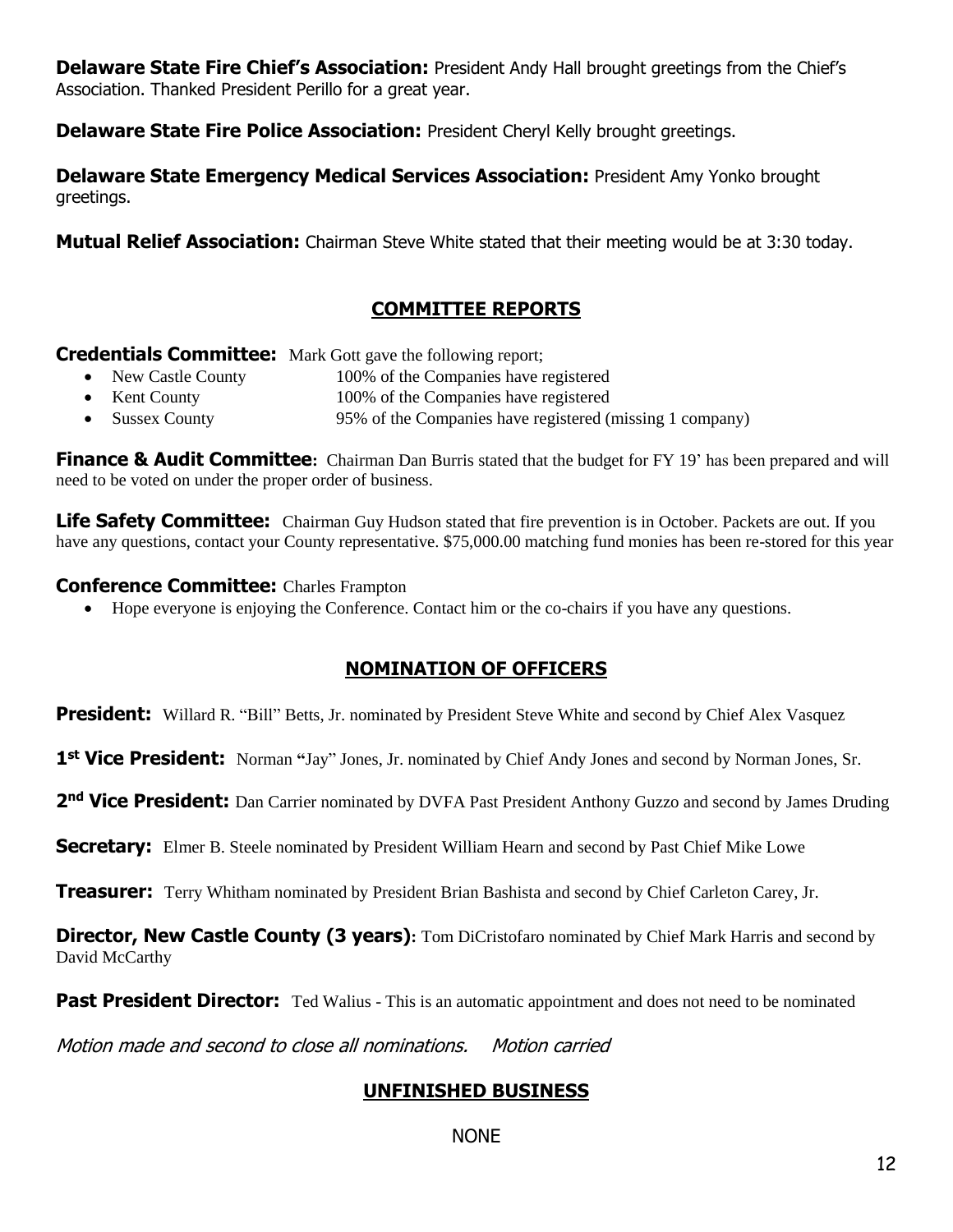## **NEW BUSINESS**

- President Perillo requests a motion that the Secretary cast a ballot for all uncontested offices, except for Secretary. Motion made and second. **Favorable ballot was cast**
- President Perillo request Executive Manager Warren Jones to cast a ballot for Secretary Elmer Steele. Motion made and second. **Favorable ballot was cast**
- President Perillo calls on Dan Burris of the Financial Committee for a motion to adopt the 2019 budget. Motion made by Dan Burris and second by Dan Carrier to adopt the FY19' budget. **Motion carried**
- Marvin Sharp stated that the DVFA needs to support the NFFF stair climb and other events here at Dover Downs and through-out the State.
- Motion by Willie Trowbridge and second by John Lloyd that our financial review from Bumpers and Company be posted on the web site. **Motion carried**
- Motion by Tom DiCristofaro and second by Kevin Reinike that J. Allen Metheny's name be removed from the Hall of Fame list. **Motion carried**
- Motion by Steve Austin and second by Ray Stevens that we bestow Honorary membership of the DVFA to retiring State Auditor Thomas Wagner. **Motion carried**

# **PAYMENT OF BILLS:**

Treasurer Pyott stated that there is a total of \$118,180.53 in bills to be paid.

| 12:28 PM      | Delaware Volunteer Firefighter's Association |
|---------------|----------------------------------------------|
| 09/16/18      | Expenses by Vendor Summary                   |
| Accrual Basis | June 11, 2018 through September 13, 2018     |

|                                      | <u>Jun 11 – Sep 13, '18</u> |
|--------------------------------------|-----------------------------|
| <b>ANNE NEUBAUER</b>                 | 300.00                      |
| AT&T                                 | 39.72                       |
| <b>BARBARA ROSSITER</b>              | 1,000.00                    |
| <b>BOBOLA FARMS FLORIST</b>          | 261.00                      |
| <b>BUMPERS &amp; COMPANY</b>         | 187.50                      |
| CANNON FINANCIAL SERVICES. INC.      | 893.46                      |
| <b>CHESWOLD VFC LADIES AUXILIARY</b> | 10,467.50                   |
| <b>COMCAST BUSINESS</b>              | 880.70                      |
| DELAWARE STATE CHAMBER OF COMMERCE   | 315.00                      |
| DOVER ARMY-NAVY STORE, INC.          | 342.20                      |
| DOVER DOWNS                          | 71,610.20                   |
| <b>DOVER PAR-3</b>                   | 873.00                      |
| <b>ELAN/CARDMEMBER SERVICE</b>       | 2,970.46                    |
| GOLDFEIN & JOSEPH, P. C.             | 385.00                      |
| HOLY SPIRIT CATHOLIC CHURCH          | 100.00                      |
| <b>HTK</b>                           | 1,757.49                    |
| <b>INK and THREAD</b>                | 1,938.50                    |
| <b>INTUIT TRANSACTION</b>            | 299.22                      |
| JOHN PAPPAS                          | 500.00                      |
| JON FLETCHER                         | 3,500.00                    |
| <b>KELLY RAWLEY EVANS</b>            | 300.00                      |
| <b>MARY FRANCES EISENBREY</b>        | 184.39                      |
| <b>PAM INGLE</b>                     | 143.60                      |
| <b>PAUL EICHLER</b>                  | 498.36                      |
| <b>RAY STEVENS</b>                   | 111.98                      |
| RECORDS-GEBHART AGENCY, INC.         | 2,458.00                    |
| <b>SCOTT GEISELHART</b>              | 1,200.00                    |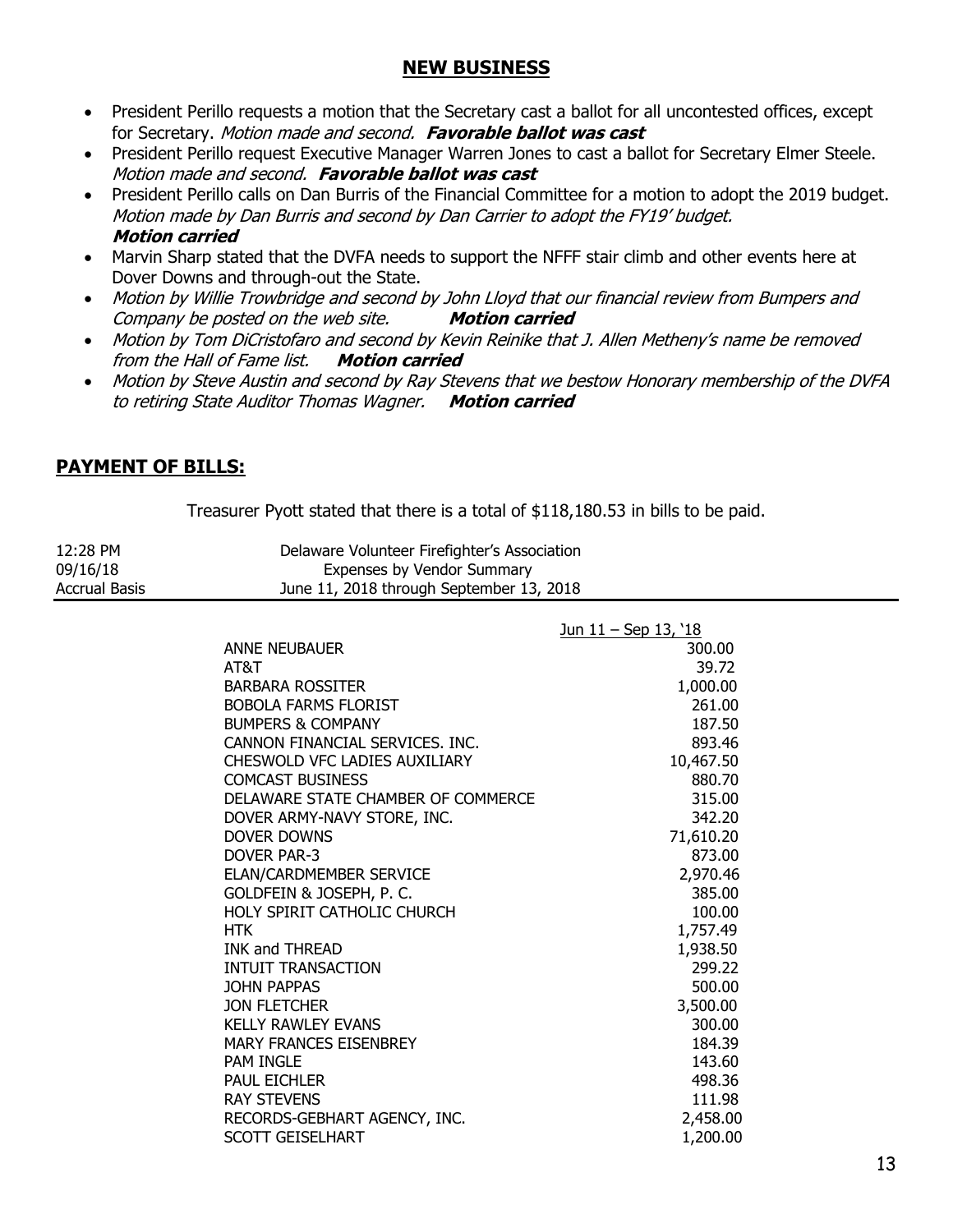| SELECTIVE INSURANCE CO. OF AMERICA | 600.00     |
|------------------------------------|------------|
|                                    |            |
| <b>STEVE AUSTIN</b>                | 122.93     |
| <b>SUSSEX PRINTING</b>             | 3,029.15   |
| <b>T-MUGS</b>                      | 1,864.75   |
| THE CONFERENCE GROUP, LLC          | 9.47       |
| TRAUMA SURVIVORS FOUNDATION        | 2,000.00   |
| UNITED STATES TREASURY             | 923.87     |
| <b>VERIZON WIRELESS</b>            | 164.15     |
| <b>VERNON INGRAM</b>               | 2,055.00   |
| WILLARD BETTS, JR.                 | 30.00      |
| <b>TOTAL</b>                       | 114,316.60 |
| PENSION FUND REBATE TOTAL          | 3,863.93   |
| <b>GRAND TOTAL</b>                 | 118,180.53 |
|                                    |            |

Motion by Jim Watson and second by Steve White to pay the bills. **Motion carried** 

# **GOOD OF THE ASSOCIATION**

- Jack Wilson made comments on health and safety issues of our members, especially cancer and PTSD. We need to take care of our own folks.
- Alan Robinson discussed an issue with the bags from the fire school that were supposed to be used for registration packets.
- Todd Reilly said he wanted to see the hand book completed. This will be a valuable tool for new officers, but it needs to be completed and posted. Todd commended Pastor Bob Hudson on his dedicated service to this Association and wished him well on his retirement.
- Joe Zeroles stated that the Conference dates for next year will be September 9-13, 2019 at Dover Downs.

There being no further business to claim the attention of the members, A motion was made by Jon Townley and second by Guy Hudson to recess until 8:30 AM on September 14, 2018 for the Memorial Service.

Adjourned at 1:20 PM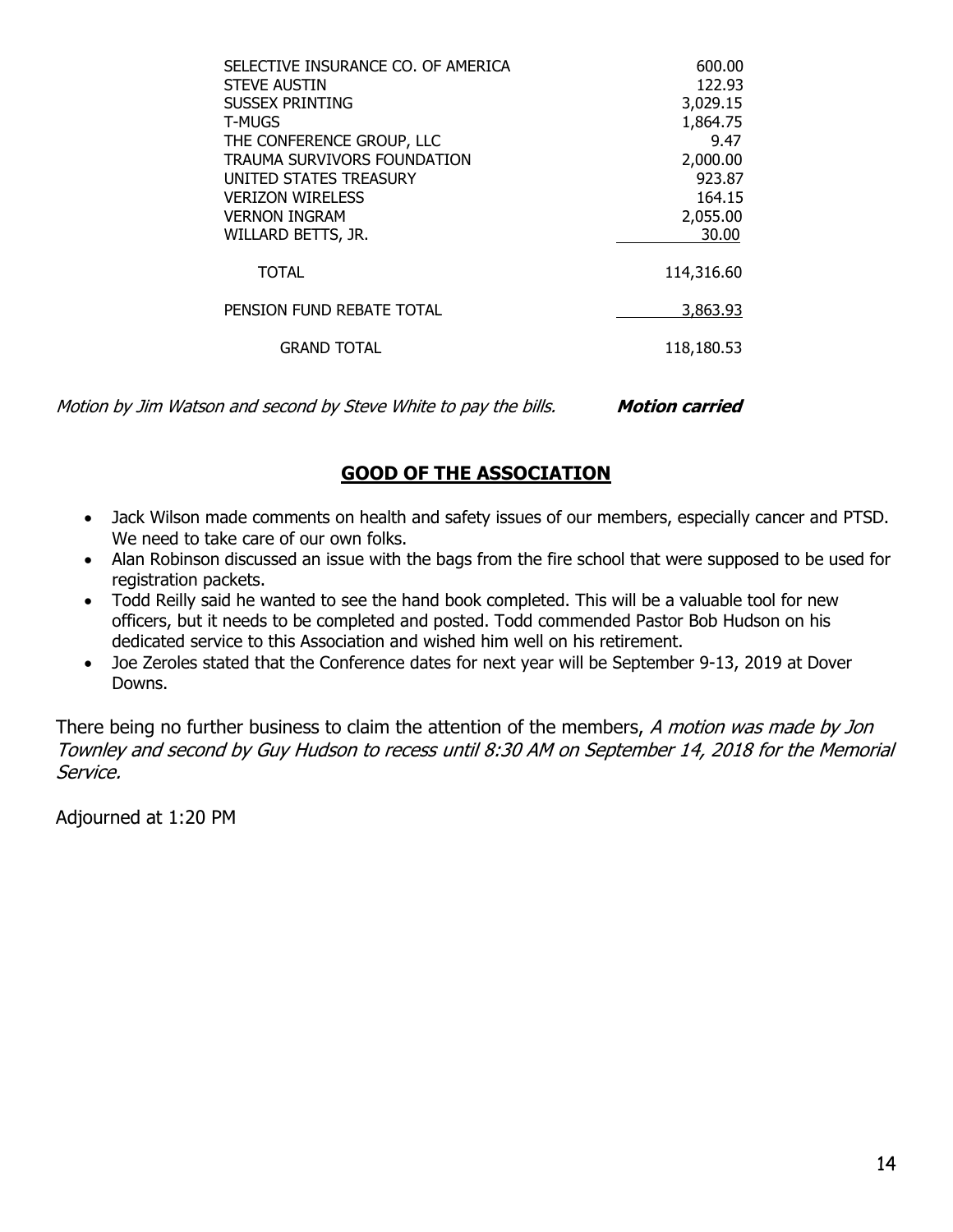**The 98 th Annual DELAWARE VOLUNTEER FIREFIGHTER'S ASSOCIATION MEMORIAL SERVICE**



**Friday, September 14, 2018 8:30 a.m.**

**Dover Downs, Rollins Center Dover, Delaware**

#### **IN MEMORY OF OUR FIREFIGHTERS AND LADIES AUXILIARY MEMBERS**

#### **OPENING REMARKS**

Grover P. Ingle, Master of Ceremonies

#### **INVOCATION**

Pastor Robert Hudson, Chaplain, DVFA

#### **CHORAL ARRANGEMENT**

DVFA & LADVFA Choir The Prayer **Arranged by Teena Chinn** 

#### **WORDS OF COMFORT**

Patsy Boys, Chaplain, Ladies Auxiliary DVFA Pastor Robert Hudson, Chaplain, DVFA

#### **UNVEILING OF THE CROSSES**

Richard T. Perillo, President, DVFA Lynn Warner, President, LADVFA David A. Hall, President, State Fire Chiefs Association Cheryl Kelly, President, State Fire Police Association Amy Yonko, President, State Emergency Medical Services Association

#### **CHORAL ARRANGEMENT**

American Anthem Arranged by John Perifoy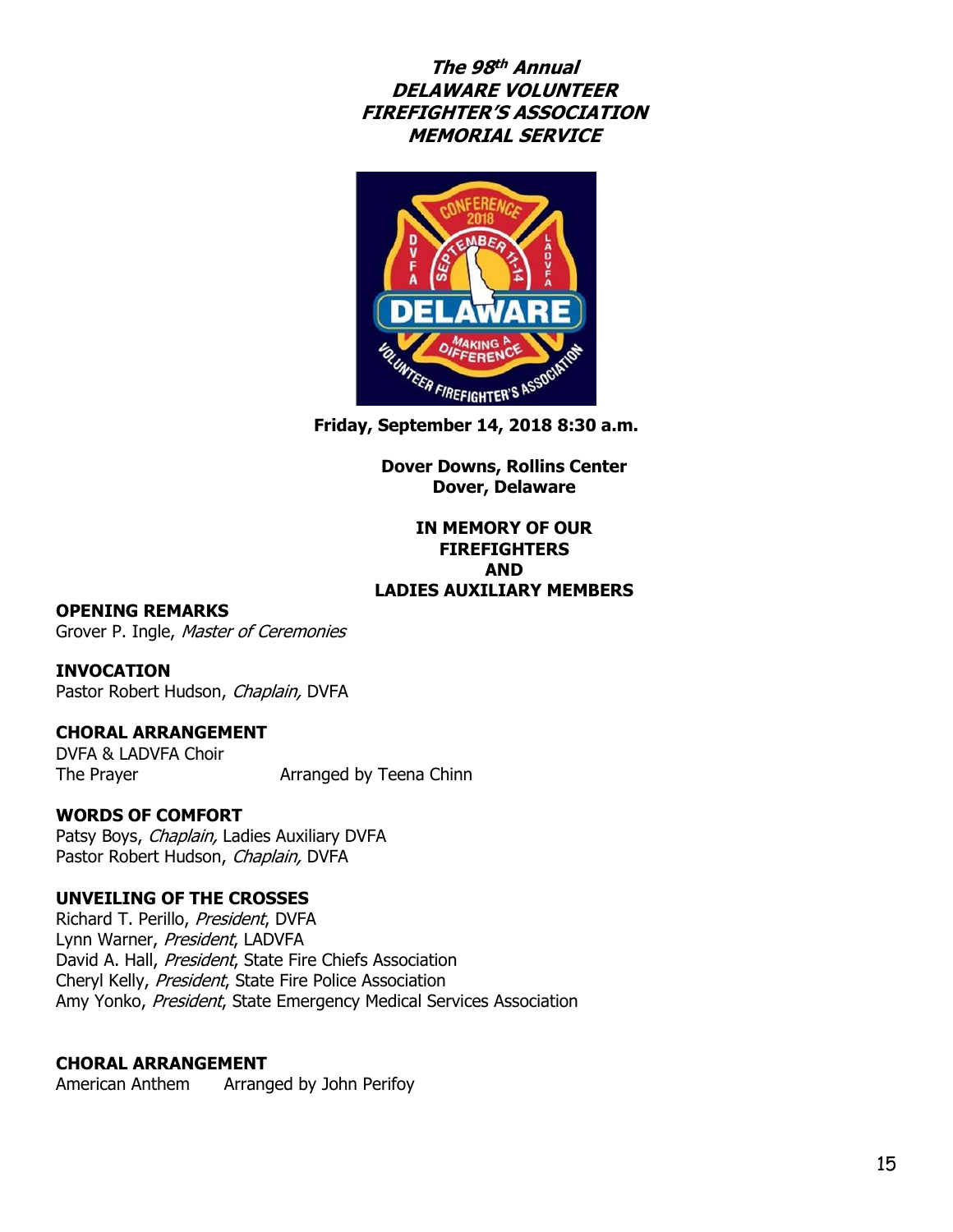#### **READINGS BY THE LADIES AUXILIARY PRESIDENTS**

Lynn Warner, President, LADVFA Karen Gebhart, President, Ladies Auxiliary New Castle County Sandra Robinson, President, Kent County Volunteer Firefighter's Auxiliary Regina Headley-Marvel, President, Auxiliary Sussex County

#### **CHORAL ARRANGEMENT**

You'll Never Walk Alone Arranged by Johnny Mann

#### **INTRODUCTION OF THE MEMORIAL PRESENTATION**

Karen Barlow, Secretary, Ladies Auxiliary DVFA Elmer Steele, Secretary, DVFA

**THE MEMORIAL PANORAMA** Edited and Produced by: **Delaware State Fire School**

#### **MOMENT OF SILENCE**

**TAPS**

| <b>BENEDICTION</b>       | Patsy Boys, <i>Chaplain</i> , Ladies Auxiliary DVFA |
|--------------------------|-----------------------------------------------------|
| <b>MUSICAL SELECTION</b> | MULTI-JURISDICTIONAL PIPE AND DRUM                  |

**RECESSIONAL**

### **97 th DVFA Educational/Political Luncheon**

12:00 Noon in Ball Room A/B of the Rollins Center

Call to Order and opening comments by M/C Steve Austin

On Tuesday at remembrance ceremonies for the heroes of 9/11, we stood with a number of our political leaders, many who are in this room today with the citizens of our fire districts demonstrating that we are there for them in times of emergency. We fulfill that promise every day. As I speak the Delaware Fire Service is preparing to meet the challenge of hazardous weather in out State and preparing to assist others in North Carolina in their time of need. Whether it be the everyday emergencies or something big like a hurricane, we rely on our century old partnership with Delaware's legislature and administration to allow us to do our job as volunteers.

I will speak for all of the DVFA member companies in saying that we appreciate your support year after year. Our relationship with our political leaders is part of the "Delaware Way"

Two former M/C's of this event; E. Reynolds Bradley and Norman Tate. One a D and the other an R who epitomized the DVFA relationship with our elected and appointed leadership; being political without being partisan. This luncheon is all about that relationship.

I welcome each and everyone of you firefighter's and guest alike and thank you for your untiring support.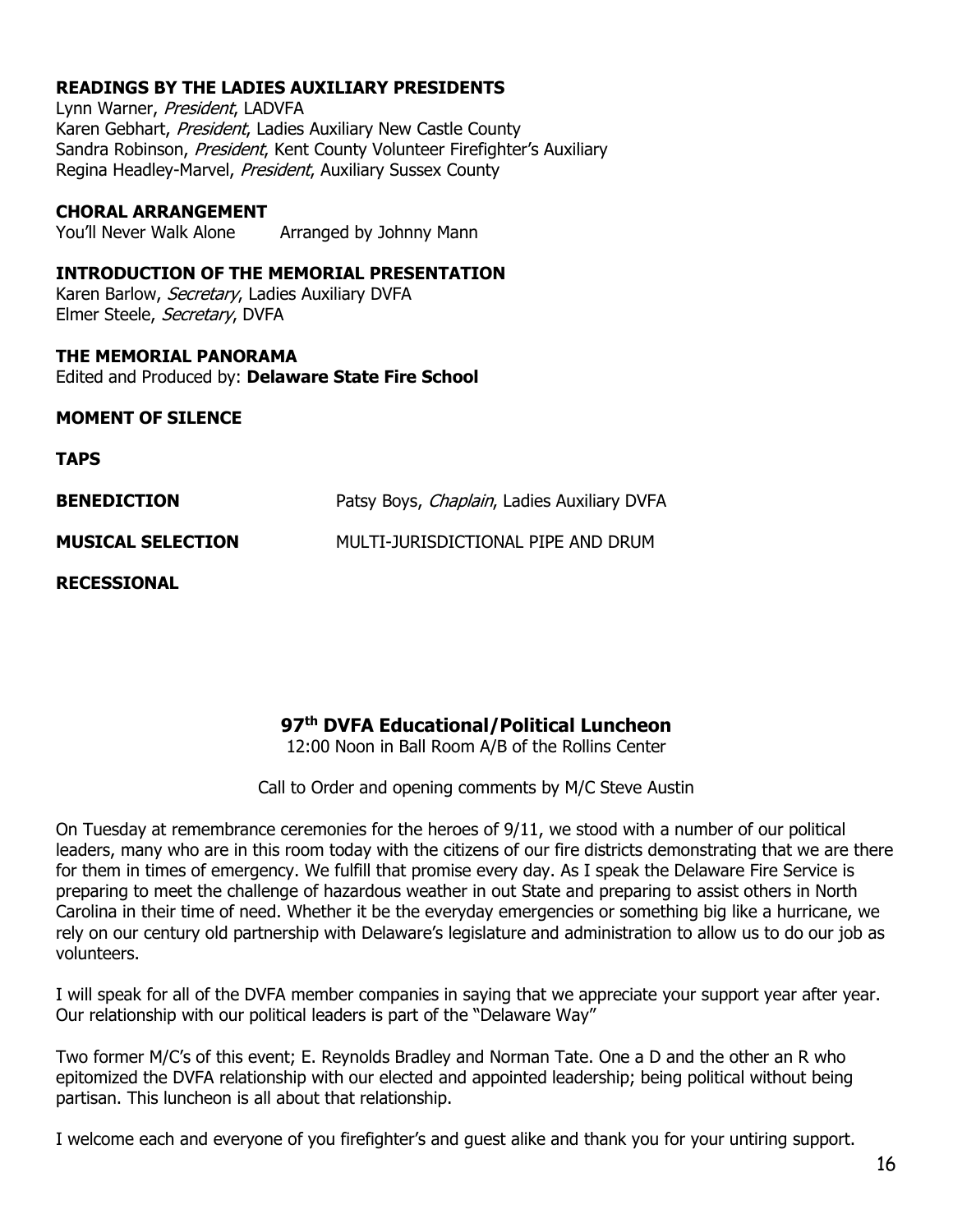Invocation by DVFA Chaplain Bob Hudson

Leading us in the Pledge to our Flag is Past President Jim McCall who presided over this Association in 1978- 79. (40 years ago)

We have an ambitious agenda and we will need your attention to keep us on track.

Acknowledged the Conference luncheon committee; Ron Marvel, Warren Jones and Elmer Steele

Challenge for Fallen Firefighters and DVFA Foundation from Dave Majewski, Ron O'Neal and members of the DVFA Foundation. Donations in the amount of \$1,678.00 were collected during the men's luncheon. Carol Walton and President Lynn Warner of the LADVFA presented \$1,646.00 which is half of the money from their basket raffle, making for a grand total of \$3,324.00 for the Foundation.

R. Thomas Wagner, Jr. has the distinct honor of serving as Delaware's Auditor of Accounts. He was first appointed to the position in 1989, to serve the unexpired term of his predecessor. He was re-elected in 2014 to his record seventh, four year term, continuing as Delaware's longest serving Auditor of Accounts in the State history. This year Tom is retiring. President Perillo has a special honor to bestow on Tom. In Tom's absence, President Perillo and the DVFA Officers will present the DVFA Honorary Membership award to him at a later date.

Remarks by Attorney General Matt Denn, so he could leave for another engagement.

DVFA Treasurer George Pyott No. 2012 19:30 MC Steve Austin Secretary of Homeland Security Robert Coupe Senator Tom Carper State Treasurer Ken Simpler CFSI Executive Director Bill Webb DVFA 2<sup>nd</sup> VP Jay Jones DVFA 1<sup>st</sup> VP Bill Betts Senator Chris Coons **Attorney General Matt Denn** Lt. Governor Bethany Hall-Long **DVFA Secretary Elmer Steele** DVFA President Richard T. Perillo DVFA Chaplain Bob Hudson Governor John Carney

# **Introduction of the Head Table**

#### **Right side of podium Left side of podium**

#### **Introduction of Special Fire Service Guests in Attendance**

- Past Presidents DVFA
- Col McQueen and the command staff of DSP
- Chairman Alan Robinson and the members of the DE State Fire Prevention Commission
- Fire Marshal Grover Ingle and staff
- Fire School Director Biff Newnam and staff
- DEMA Director A.J Schall
- DVFA Fireman of the Year Ken McMahon
- DVFA Radio Consultant Jim Goldstein
- Cumberland Valley Firemen's Association Past President Hoby Howell
- Virginia Firefighter's Association Executive Director Larry Gwaltney
- IAAI Executive Director Scott Stephens
- FDNY Retired Chief George Schofield (98 years old)
- Maryland State Firemen's Association President Richard Blair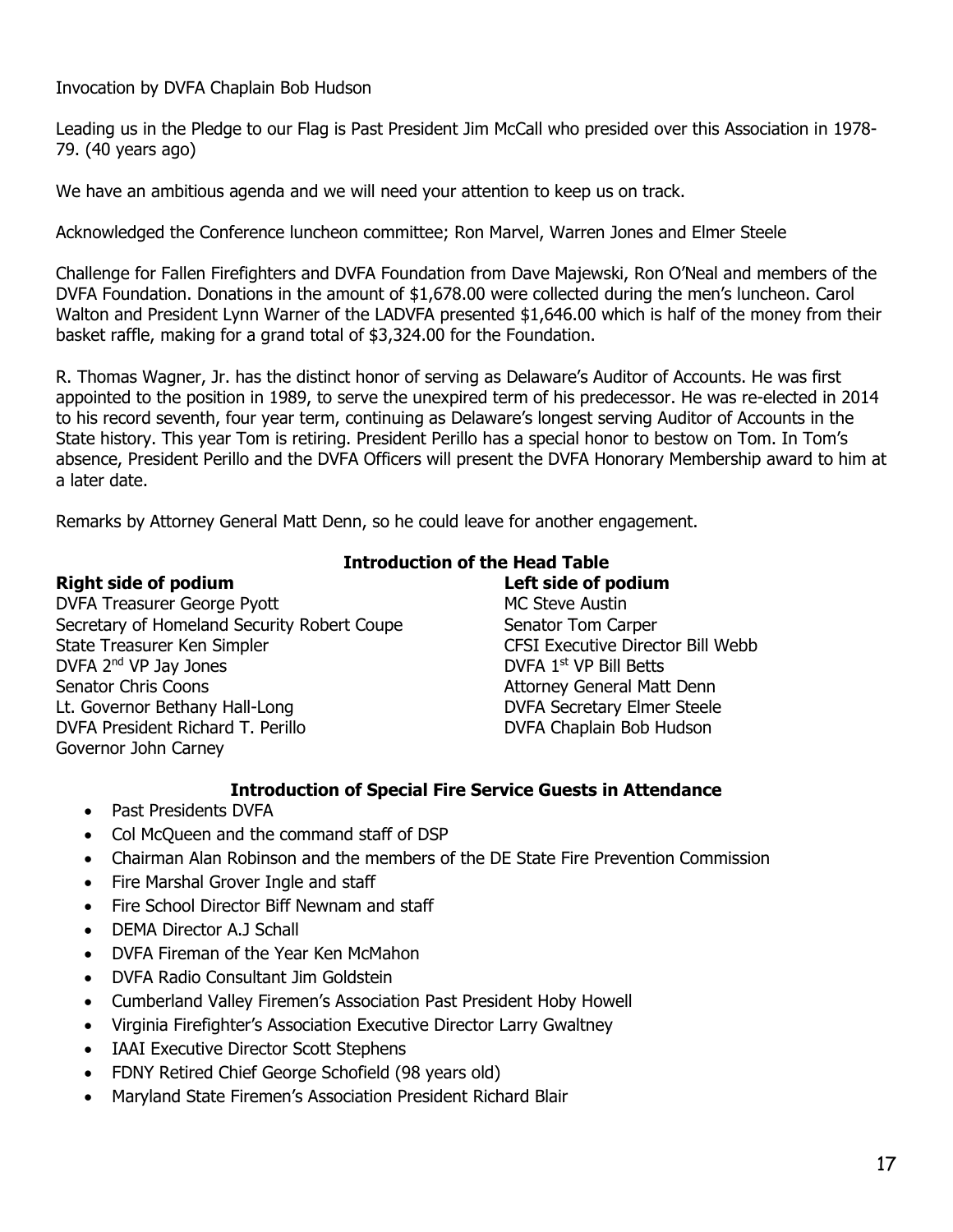## **Partners in Progress**

Atlantic Emergency Solutions **Delaware Electric Co-Op** Delmarva Power M & T Bank PNC Bank Motorola Provident Insurance WSFS

Introduction of Delaware Elected and Appointed Officials by Executive Manager Warren Jones

President Perillo made a few comments and remarks, while welcoming everyone to the luncheon.

#### **Lunch was served by the Dover Downs Hotel staff at 12:25 PM**

Recognized Chief Andre' and his staff. Round of applause was given

### **Introduction of Special Guest for Remarks and Presentations**

- Remarks from Governor John Carney. He declared the week of October 8 to 14, 2018 as Fire Prevention week. The Governor presented Richard with his paperwork for his term as a member of the Fire Prevention Commission.
- Remarks from Lt. Governor Bethany Hall-Long.
- Remarks from Senator Chris Coons. Presented an American flag to President Perillo for his year of dedicated service.
- Remarks from Senator Tom Carper.
- Remarks from Treasurer Ken Simpler
- Remarks and presentation from CFSI Director Bill Webb
- Remarks and presentation from President Richard Blair, MD State Firemen's Association

Benediction by Chaplain Bob Hudson at 2:10 PM

## **DVFA/LADVFA Joint Installation**

(copied and pasted from Carol Walton's notes)

Friday, September 14, 2018 at 3:30pm

DSFCA Past President – Edward "Mike" Rush introduced himself. He reminded everyone to please turn off or mute all cell phones and electronic devices.

Introduction of the following officers, chaplains and their escorts: DVFA Chaplain – Pastor Bob Hudson escorted by LADVFA Chaplain Patsy Boys

DVFA Installing Officer – Past Chief William Walton, Jr. escorted by LADVFA Installing Officer and Past LADVFA President Mary Frances Eisenbrey and LADVFA Installing Marshall/Past LADVFA President Florence Legates

DVFA President – Richard T. Perillo escorted by his wife Dottie

LADVFA President – Lynn Warner escorted by her husband DVFA Past President Harry Warner

DVFA President elect - Willard Betts escorted by his wife Louise

LADVFA President elect – Penny Gentry escorted by her husband Dennis

DVFA Vice-President elect – Jay Jones escorted by his friend Kayla Mahr

LADVFA Vice-President elect – Karen Workman escorted by LADVFA Past President Eleanor Raye Warrington DVFA Second Vice-President elect – Dan Carrier escorted by his son Nathan

LADVFA Second Vice-President elect – Pam Ingle escorted by her husband Delaware State Fire Marshal Grover P. Ingle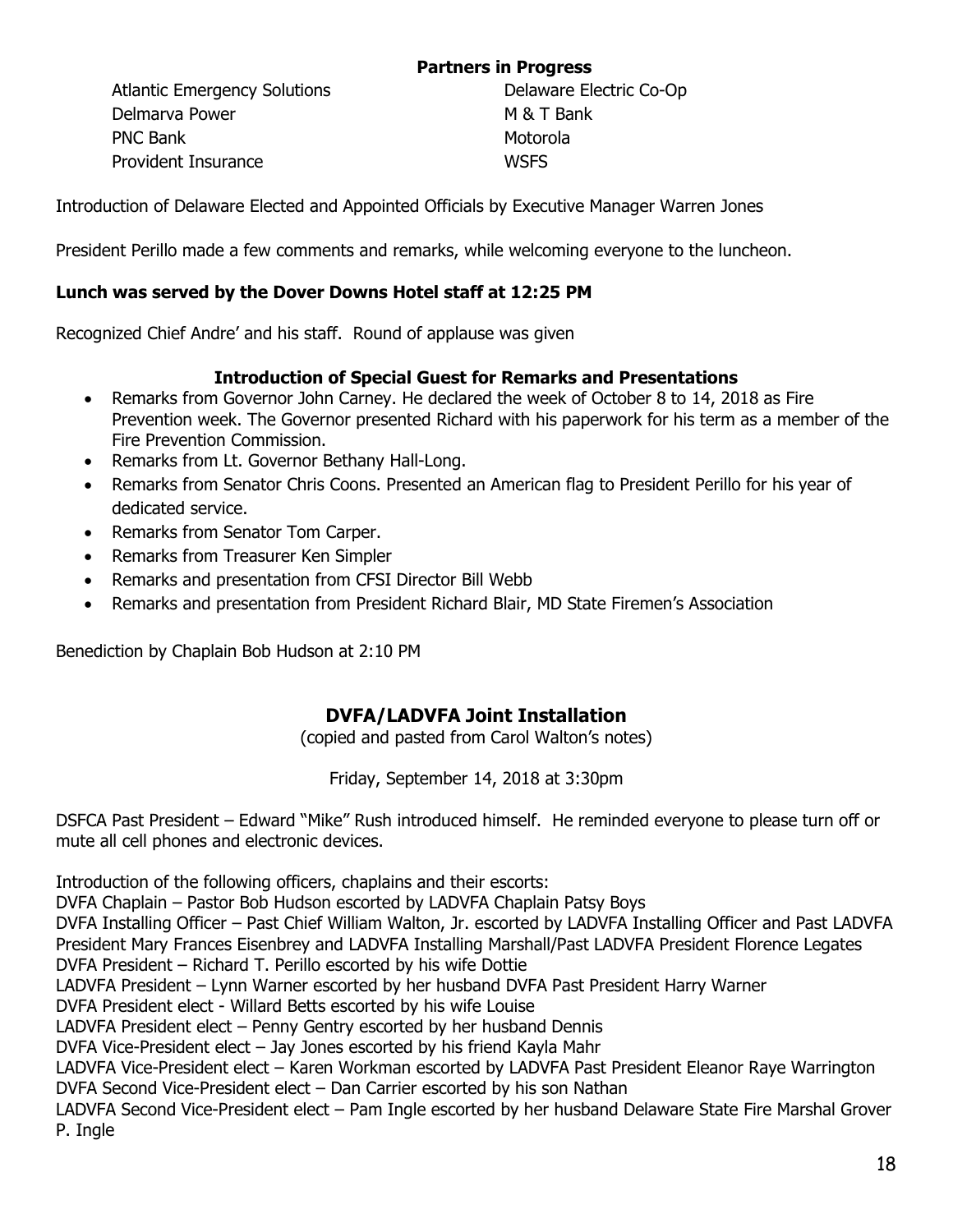DVFA Secretary – DVFA Past President Elmer Steele escorted by his wife Sandy LADVFA Secretary – Karen Barlow escorted by her husband DVFA Past President Ed Barlow LADVFA Assistant Secretary – Jackie Guzzo escorted by her husband DVFA Past President Anthony Guzzo DVFA Treasurer – Terry Whitham LADVFA Treasurer – Kim Figgs escorted by her mother LADVFA Past President Joyce Figgs

LADVFA Assistant Treasurer – Ginni Tice escorted by her significant other David Hamrick

DVFA Director – Ted Walius escorted by his daughter Rachel Walius

Mike asked Presidents Lynn Warner and Richard T. Perillo to reconvene their meetings.

Mike asked for all military in the room to stand to be recognized and to join him in leading the Pledge to the Flag. Invocation was given by DVFA Chaplain Pastor Bob Hudson.

LADVFA President Lynn Warner gave final remarks and thanks to Talleyville Fire Company and Auxiliary and her family and it was a pleasure working with President Perillo.

DVFA President Richard T. Perillo gave his final remarks. He congratulated President Warner on her term and a special thanks to the Auxiliary and the ladies who helped with the Conference.

LADVFA Past President Mary Frances Eisenbrey was called upon to install the 2018-2019 LADVFA officers. She was assisted by LADVFA Past President Florence Legates.

Chief William Walton, Jr. was called upon to install the incoming DVFA officers for 2018-2019.

Newly installed President Willard Betts presented Immediate Past President Perillo with his Past President's pin. His wife pinned him.

First Vice President Jones made a presentation to Past President Perillo (Paper Dollar Store bag due to the mix up with the conference bags and a purple sweatshirt because he's always cold).

LADVFA President Penny Gentry was called forward to give her remarks.

DVFA President Willard Betts was called forward to give his remarks.

Mike asked for all Past Presidents of the DVFA and LADVFA to please stand to be recognized.

Past President Perillo presented a new gavel to newly installed President Betts.

Mike recognized DVFA Executive Manager Warren Jones and thanked him for his continued hard work.

Past President Walius wished Past President Perillo a blessed year with the Commission.

Mike asked both Presidents Gentry and Betts to entertain motions to close the Conference for 2018: LADVFA: Motion made by Muriel Gillespie, seconded by Sandy Robinson that the 2018 Conference meeting be adjourned. **Motion carried**

DVFA: Motion made by Joe Zeroles, seconded by Jasper Lakey that the 2018 Conference meeting be adjourned. **Motion carried**

Adjournment at 4:13 pm.